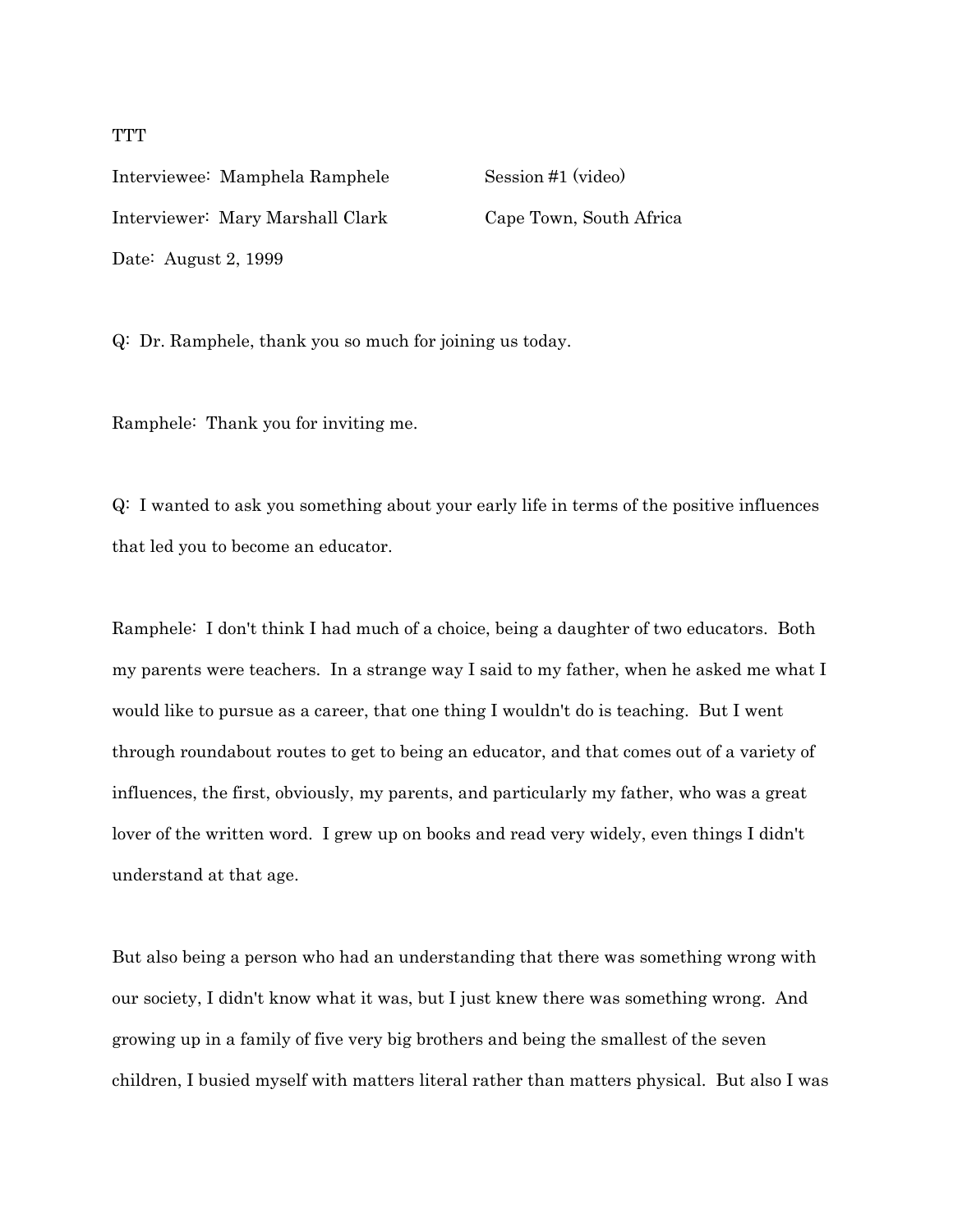very aware very early on in my life that I did have talents which I could use, particularly because I didn't have the physique to do other things, so I decided to concentrate on my brain, which was a joy, and I was encouraged very much by my father and later on by teachers.

But it also makes a difference to be a woman growing up in an environment which was very male-dominated, which was very constraining. The only way I could carve space for myself was to seek the extraordinary, because the ordinary just were not the kind of things that attracted me. I didn't want to grow up and get married and have six children and die in the rural area.

And so I guess it was inevitable that I would seek to do the nontraditional things. But it helps also to know that one has the capacity to explore things which other people have not explored, and that's what my father encouraged me to do.

Q: In terms of your own values formation and the development of your values, what impact did watching the poverty around you have on you?

Ramphele: Huge, particularly because in relative terms my family was well off. Having two parents as teachers, we were able to have a very comfortable life, a reasonably comfortable home, comfortable arrangements in terms of food, and my father was not just a teacher, but he was a development worker, because for all the time that I grew up and lived in that area, we always had children from poorer families living with us. Some of them we didn't know from the surrounding farms and villages, he didn't know either, but parents would bring their children and say, "I would like my child to be educated, but I live X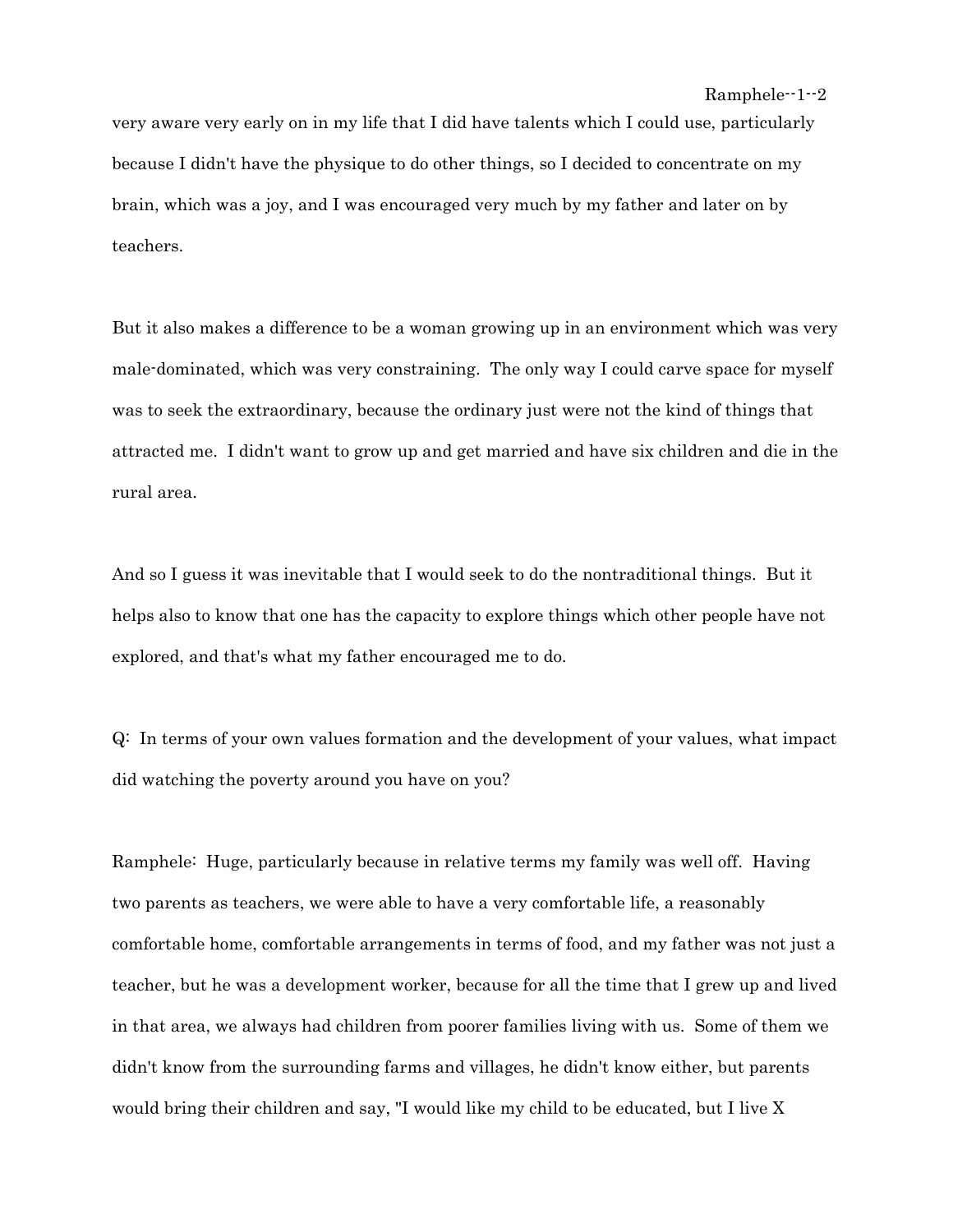number of miles from here. I don't have money to buy a uniform. I don't have money to buy food," and he'd take them in. So we grew up in a family that understood what poverty was, and shared. And sharing was a value which was very strongly nurtured by my father. He took very strong exception to any attempts to treat such children as other within the household. They were completely incorporated in the house. So there was that.

And, of course, I also came from a very large extended family on my father's side, and, again, sharing was part and parcel of that. Some of my father's brothers were very poor, so one really grew up in poverty, surrounded by poverty, but being privileged, and understood the responsibilities of privilege as being that of being part of the solution to the problems that you see around yourself.

Q: You said in your book that your decision to become a medical doctor was not necessarily based on the need to serve, but the desire to be free.

Ramphele: Indeed. Well, if you understood where I grew up, where the only professionals were teachers, policemen, nurses, and I couldn't for the life of me see myself as any of the above, so I had to explore what were the alternatives. I had not seen a single African doctor up to that stage, but I had read enough from my father's books about the medical profession to understand that it did give one independence, but it also was attractive, because one learned about how one's body worked, and there was a scientific basis for the profession. And I knew I had the capacity to engage in serious scholarly work, so I thought, well, that's what I'm going to do.

And I had no idea how one becomes a doctor, and that's the reason why when I applied to go

Ramphele--1--3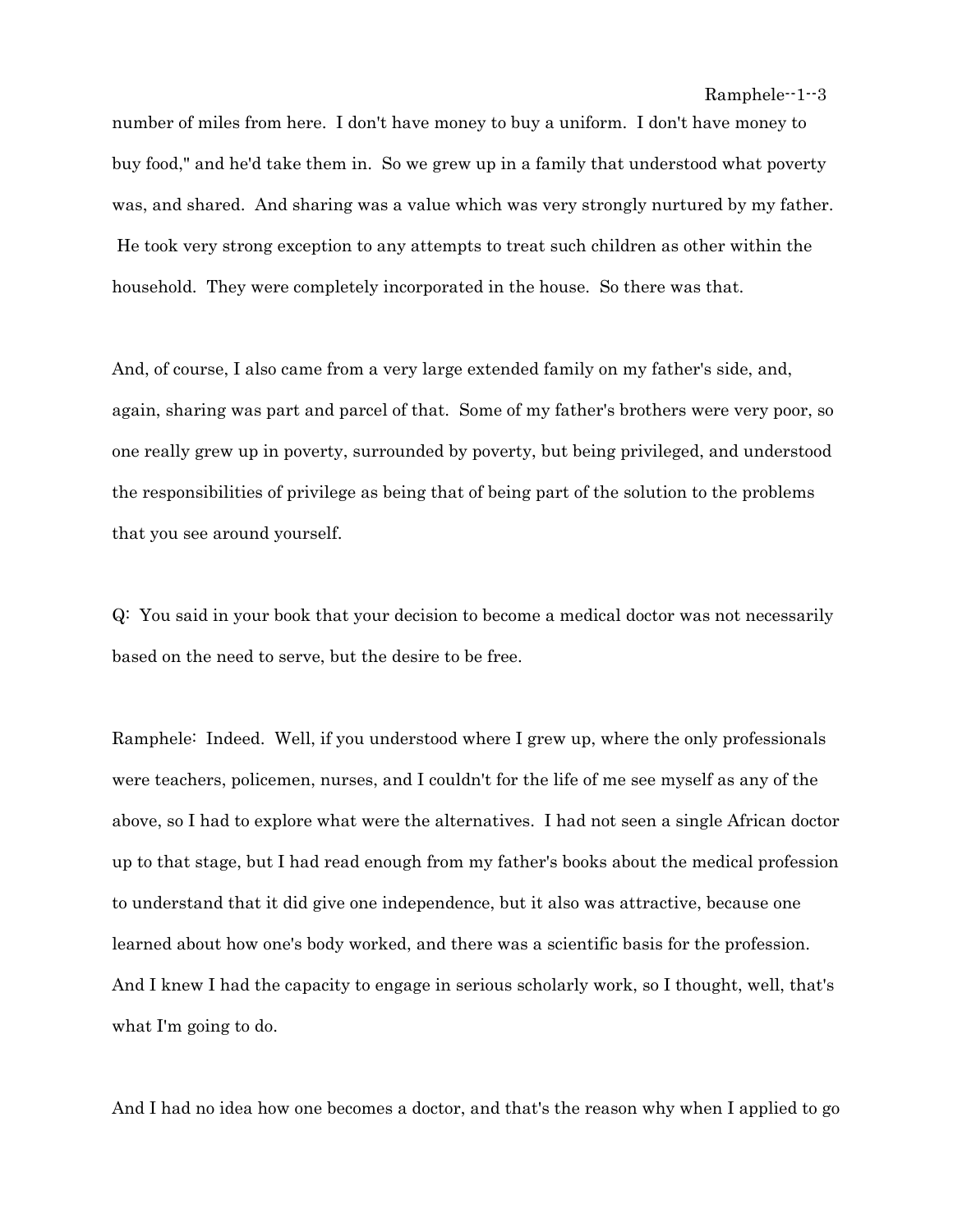to medical school, I only applied in October, which was too late, because I just had no idea. But the rest of it is history. I wasn't one of those young people who say, "I want to grow up and be a doctor and help my people." I said, "I want to grow up and be a doctor so that I can have an independent life and I can understand the world better."

Q: I was struck by your description of your first year in medical school and how difficult it was in terms of the issue of food.

Ramphele: Yes. The issue of food was not at medical school. It was at secondary school.

Q: Secondary school.

Ramphele: Where we were living in a boarding school which was the manifestation of how the apartheid system treated young black people. It was a school run by the Dutch Reformed Church and had very strong ties with the National Party and the approaches of the time. Their approach was simply to say, "You are not fully human. Anything goes for you." So the accommodation was appalling. We had bed bugs. The food was appalling, and a lot of young people ended up with pellagra. I just was helped by the fact that I grew up in a home where I ate proper food, and if you don't give me proper food, I just shut down my system. So I refused to eat, and I became very thin, but very healthy because I wasn't eating any of the rubbish that was being served. That was the first half of the first year.

When I got home and told my mother what was going on, we then got together to do provisions for me which lasted until I came back. That's where I learned to bake, biscuits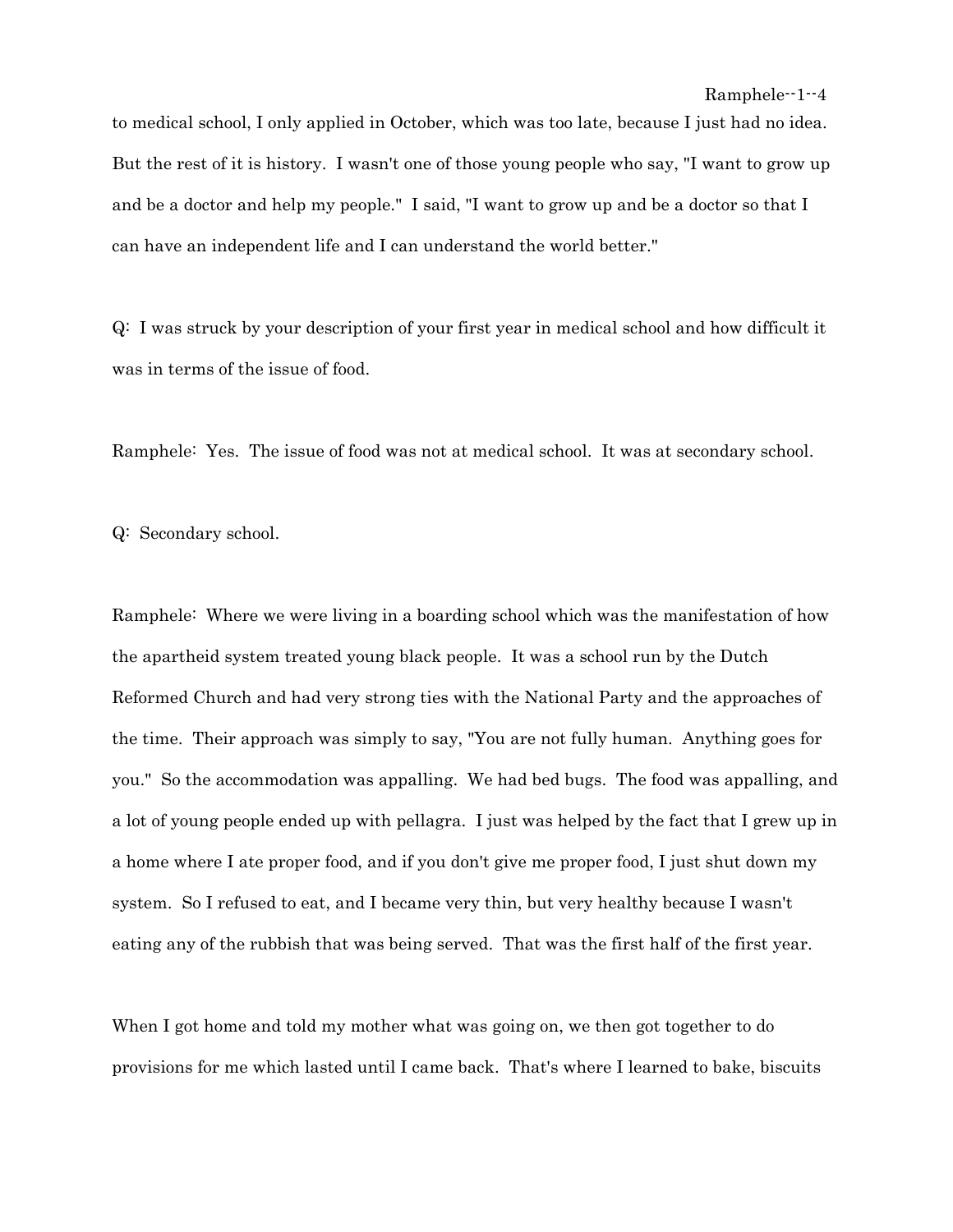and rusks, and did all sorts of goodies that kept me going. I'm not a big eater, so I just don't need too much to keep me going.

Q: Before we leave your childhood, I wanted to ask you about the role models that you saw in terms of crossing boundaries in the women's community and specifically your mother, what she meant to you.

Ramphele: Well, my mother, and, before her, my two grandmothers, my mother's mother, after whom I'm named, was a very powerful woman, who was very conscious of both her attractiveness as a person and her power as a woman. So there was never a question in my mind about the fact that women had a contribution to make and a special contribution to make. My mother's father was equally beautiful and very forceful as a personality. And her praise singing was legendary all over the region. She also instilled in me and reinforced the fact that women had a very special role to play and need not be subordinate.

Of course, my mother, being a younger woman, had more problems to deal with male dominance, so in a sense my grandmother had earned her stripes, so to speak, and my mother had to earn hers. It was wonderful watching my mother dealing with these male chauvinists, and that really gave me a lot of courage. And my mother is very courageous and very powerful and very articulate, and so I learned a lot from her. And as a child, I didn't play with other kids, because I really didn't know about their world, I didn't have much to share with them, and I didn't like the kind of bickering and the peer conflicts that really were around nothing, and so I stayed mostly with my mother and I learned a lot from her.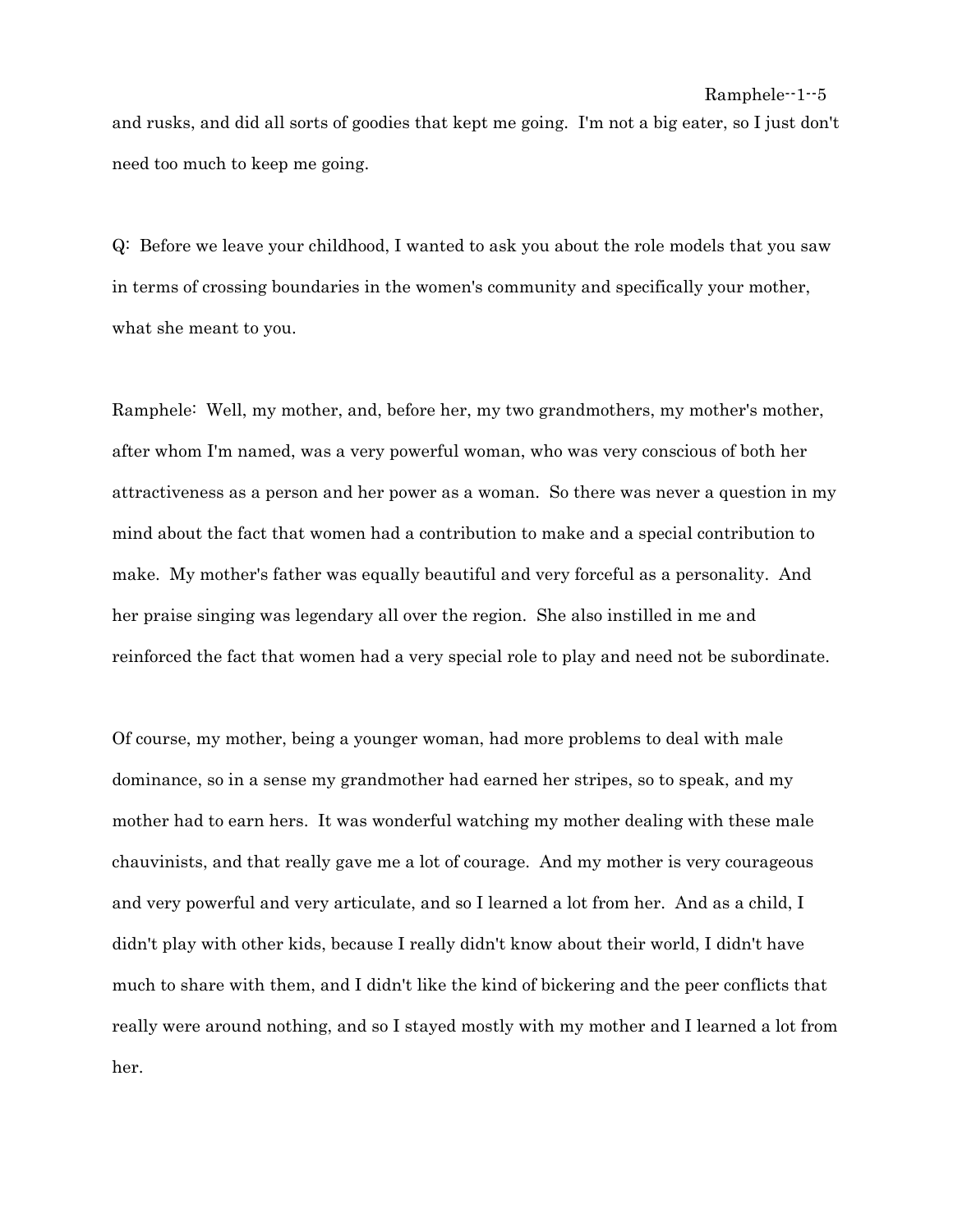Q: You told a story about the day that she went over to the meat pot, and the significance of that story. Could you tell us?

Ramphele: Well, slaughtering around rituals or family gatherings is a very important activity, and men see themselves as the authorities when it comes to choosing what beast to slaughter, when to slaughter, and how to slaughter, and which pieces go to whom. And this had been in my father's household for generations. My grandfather was very generous. He had sheep and goats and cattle. Each time we got to his homestead, he would point out a beast to be slaughtered for us. But, you know, the men used the timing of the slaughtering and the allocation of portions of the meat to boost their own power. It was largely my father's weaker brothers who felt that this was their domain, where they were going to exercise this power.

And that's where my mother decided this was it, because each time this happened, they would (A), slaughter late, and (B), give us the toughest pieces of meat, which means in the end the children and the women used to have to go to bed hungry. So my mother decided on this particular day that enough was enough. She just let them do the cooking to ensure that the nice tender pieces were ready. She just walked over calmly and took the pot away and went on to dish it out for everybody. They couldn't believe it! It's the kind of thing that you do and to throw everybody off and make a big statement, because (A), they didn't think it was possible she would do it, and (B), they didn't think that she would sustain it. And she didn't make a noise. She didn't scream and say, "What are you doing?" She simply calmly went there, picked it up, did her thing, and that was it. And that really established a bond between the importance of nurturing, which was allocated to women, and the authority to nurture which was often denied to women. The tools for nurturing, which are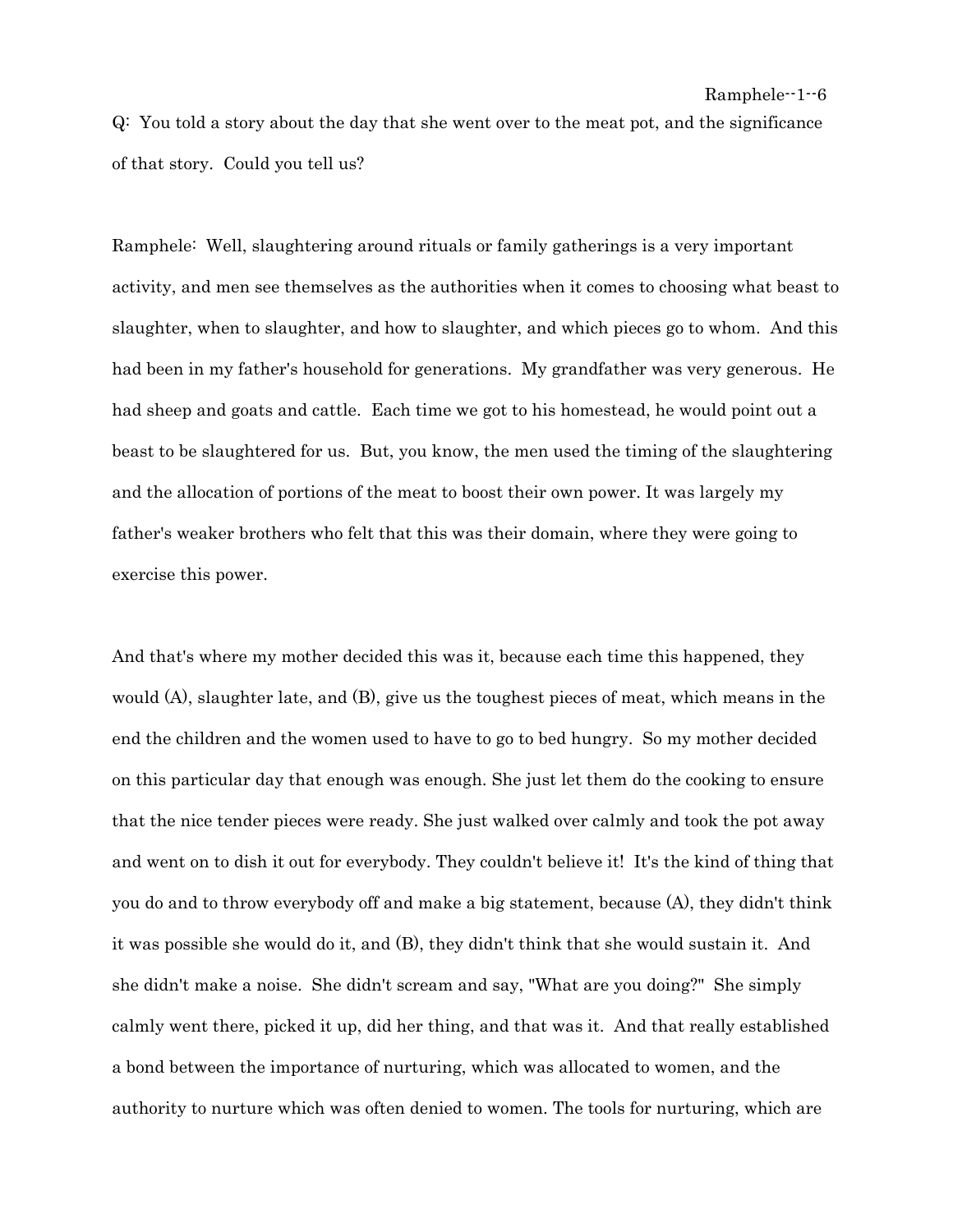food and especially meat, were in the control of men. You had to make up your mind. If men didn't want to feed children, they shouldn't be cooking.

Q: Thank you. I wanted to ask you a harder question, also about your childhood. Thinking back, what were some of the first instances in which you really realized the tremendous race barrier set up by the system of apartheid? Because you were really growing up in a stronghold of Dutch Reformed, Afrikaner culture.

Ramphele: Well, that was very early on in my childhood when I was probably six or seven. There was a community conflict which centered around the Dutch Reformed minister who was in charge of the village where we were, refusing to have one of the old ladies who was the mother of one of the people living there to be buried in the cemetery because he said she was a heathen, which means she was a non-believer and therefore didn't belong. The fact that her children lived in the village and had been nursing her up to the time of her death didn't bother him. So there was a huge row, and the woman eventually was forcefully buried there against the minister's wish. And of course, after that the police were called in, and the people were driven off the mission station after a prolonged stand off between the church minister and the majority of villagers.

And you could then see just how brutal the police were and the language that was used. And, of course, after that one observed this church minister in operation. When I came back to the village after the conflict had died down my father sent all of us away except my eldest brother to his father's homestead, it was quite obvious to me that this man was a racist in every sense of the word. It was difficult to actually see this in operation because he kept himself away. And where he did interface with us, it was in the context of him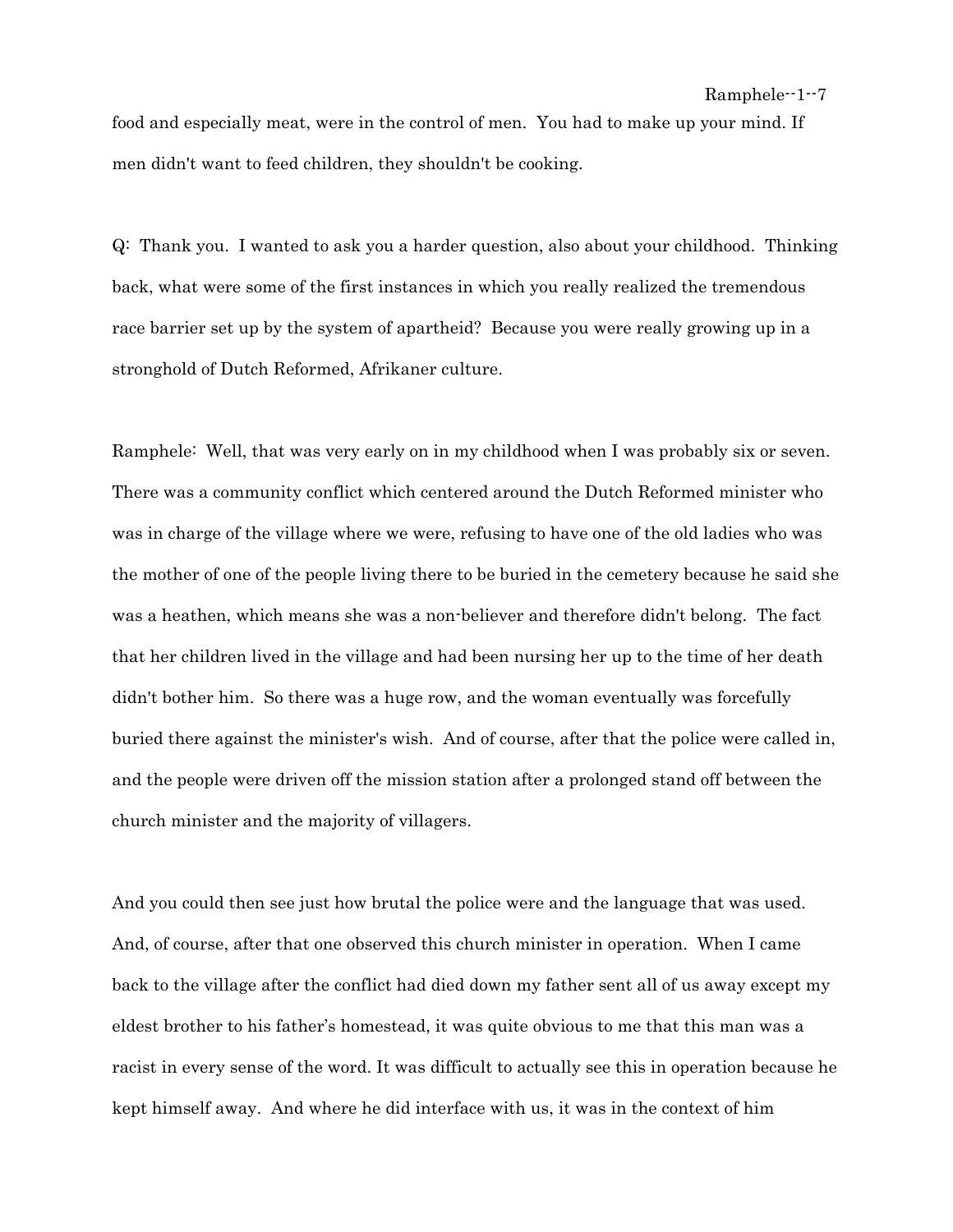conducting church services or in relation to his being the kind of overseer of the school where my father was the headmaster. But the fact that my father would not allow him to treat him as a subordinate also shielded us from seeing his racism. But when one heard about how he treated other people, you realized that you're really dealing with somebody who was dreadful.

But it was only after my father's death that it became obvious to me. In fact, as my father was dying, it became quite clear that this man was a monster. To say to a sixteen, seventeen year old that "You have no right to dream about a better future, because your father is dying," when that child doesn't even know that the father is dying, I think that's the limit. If you'd thought of this person as a young person, as a child, in the way you would think of your own child, you wouldn't do that. But you know, he just was a very cruel, callous man. I don't think it was only racism in his case. I think it was a combination of cruelty  $\cdot$ -he was a cruel personality  $\cdot$ -then add racism. Add male chauvinism. Then you've got quite a powerful mixture of obnoxiousness.

Q: As you're growing up and going to medical school, when did it become clear to you how pernicious the system of apartheid was, and how did you respond to that in terms of your own aspirations to enter the world of the extraordinary, as you said?

Ramphele: When I did my pre-medical courses at the University of the North, one became a lot more conscious of what was going on. But even then, the level of political activity at that time was very low in these universities, what were then called bush colleges, because they were set up for a purpose of being part of the grand design of homeland politics, that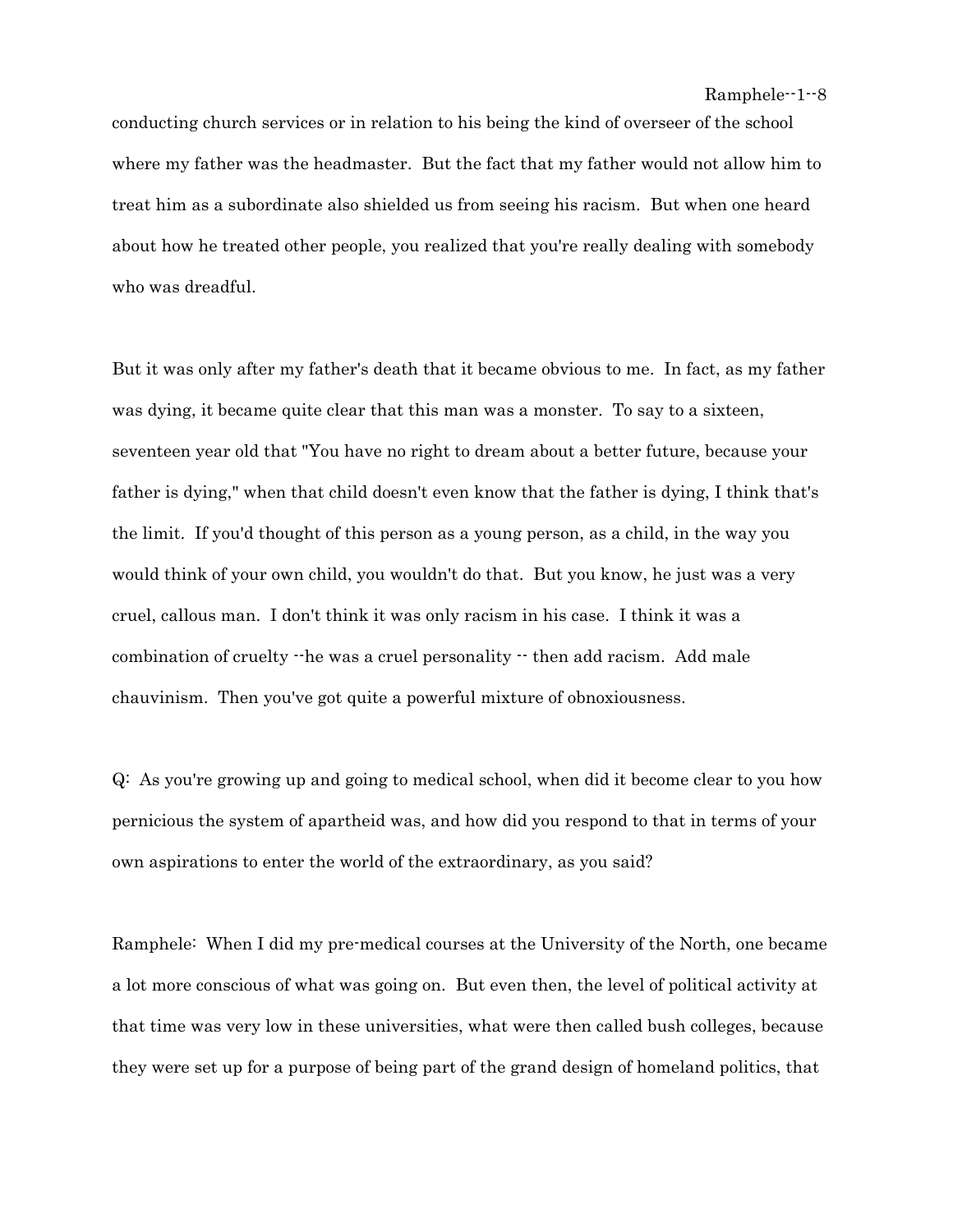you were being trained for the role of being people who work within the parameters set up by the apartheid system.

So it's only when I got to the University of Natal Medical School, which itself had racial segregation-- the medical school was called the Non-European Section-so it was quite clear that you belonged differently from where the rest of the university belonged. We were in a residence, which was a former army barracks, which shared a fence with Mobil Oil refinery. Now, just tell me how you can train medical students in an environment that is as environmentally dangerous as that residence was. The location of that residence was everything that negated healthy living. And so it became quite clear that one was dealing with a society in a system that treated black people as unimportant, that didn't care about their health, their future, and that was designed to demean you as a non-person, a non-European, or a non-white.

And that's where the politics of black consciousness really came to the fore under the leadership of Steve [Stephen] Biko and my eyes were opened. I then for the first time began to understand how all the jigsaw puzzle pieces fitted together. Once I understood that, it was quite clear that I couldn't simply passively be part of the system, but I had to be part of the process of addressing this. The way we went about it as students was to create an integrated framework, so that your life as a student was not a contradiction of political activity; your life as a professional was an extension of your political activity. And that's probably why even today, my entire life is a life of service as a vocation, and I couldn't possibly live in this country if I didn't participate in its reconstruction and development.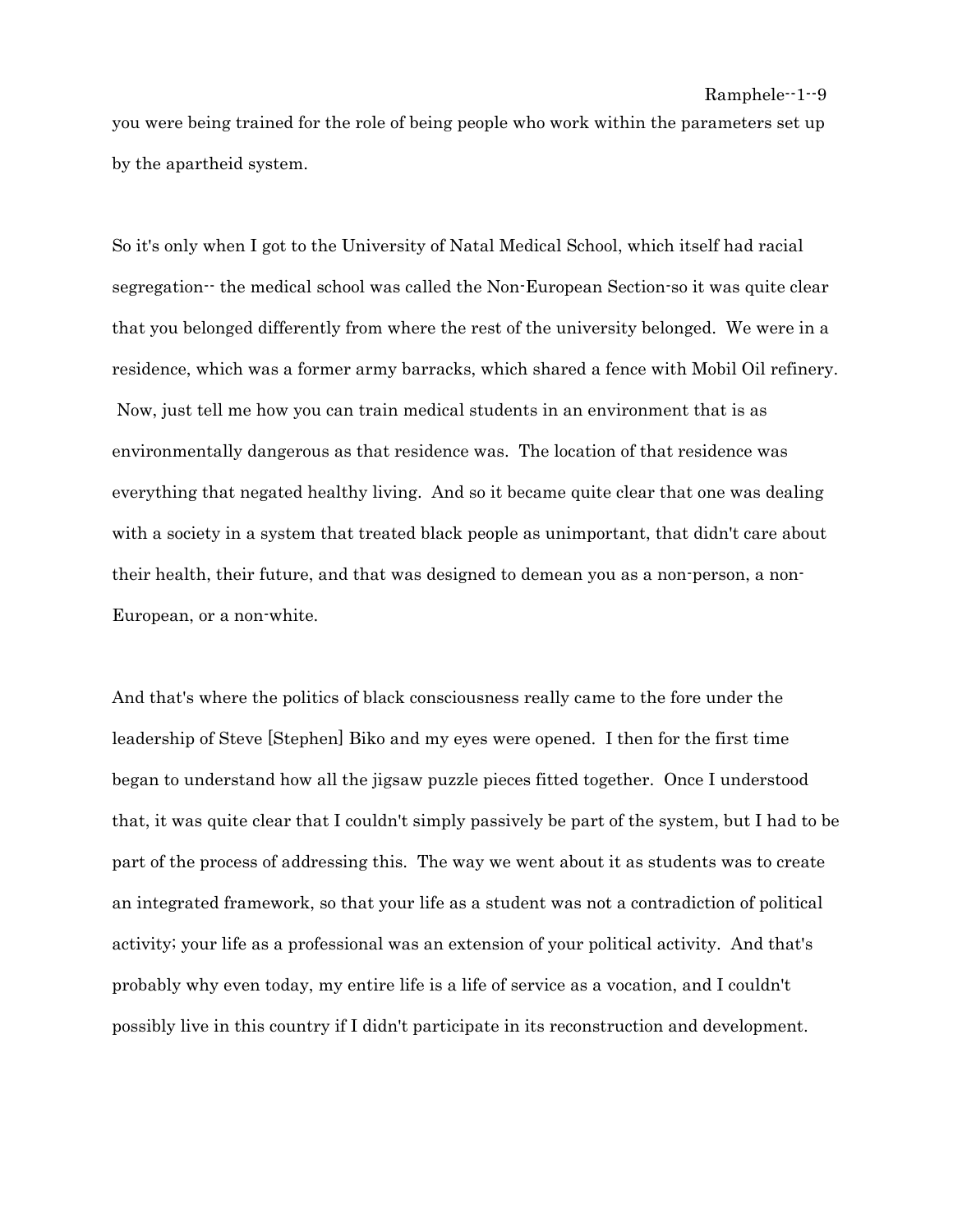Q: Moving a little bit through time now to get to the Carnegie Corporation, I want to hear a little bit about your experiences in setting up health clinics and how that influenced you in terms of exposure to the kind of poverty that you were able to, and bring to the table when you were writing up the book Uprooting Poverty. So if we could go to the Port Elizabeth area and you could talk maybe a little bit about that period and how it shaped you and influenced you, also the experience of being banned, in terms of how you came out of that, where you fit into the larger jigsaw puzzle.

Ramphele: As students in the South African Student Organization [SASO], we became quite convinced that the only way we were going to have freedom in this country is to engage in restoring the dignity of people and encouraging people to be their own masters and mistresses, to be agents of history rather than its victims. And so during the vacations we used to have what we called creative development work camps, and so when I qualified, it was inevitable that my medical practice would be linked to my political activism. But it so happens that I qualified in 1972, but at the beginning of 1973 Steve Biko and seven other leaders of SASO were banned, and he was banned to his home town in King Williams Town. Given our relationship, it was inevitable that I would end up working in that area, so I transferred, in terms of my housemanship or internship, from Natal to Port Elizabeth.

While I was working there, we started planning what I was going to do post my internship period. And that's how Zanempilo Community Health Centre got to be born. This was a project of the Black Community Programmes which was an NGO [non-governmental organization] set up specifically to give content to the self-realization of black people, their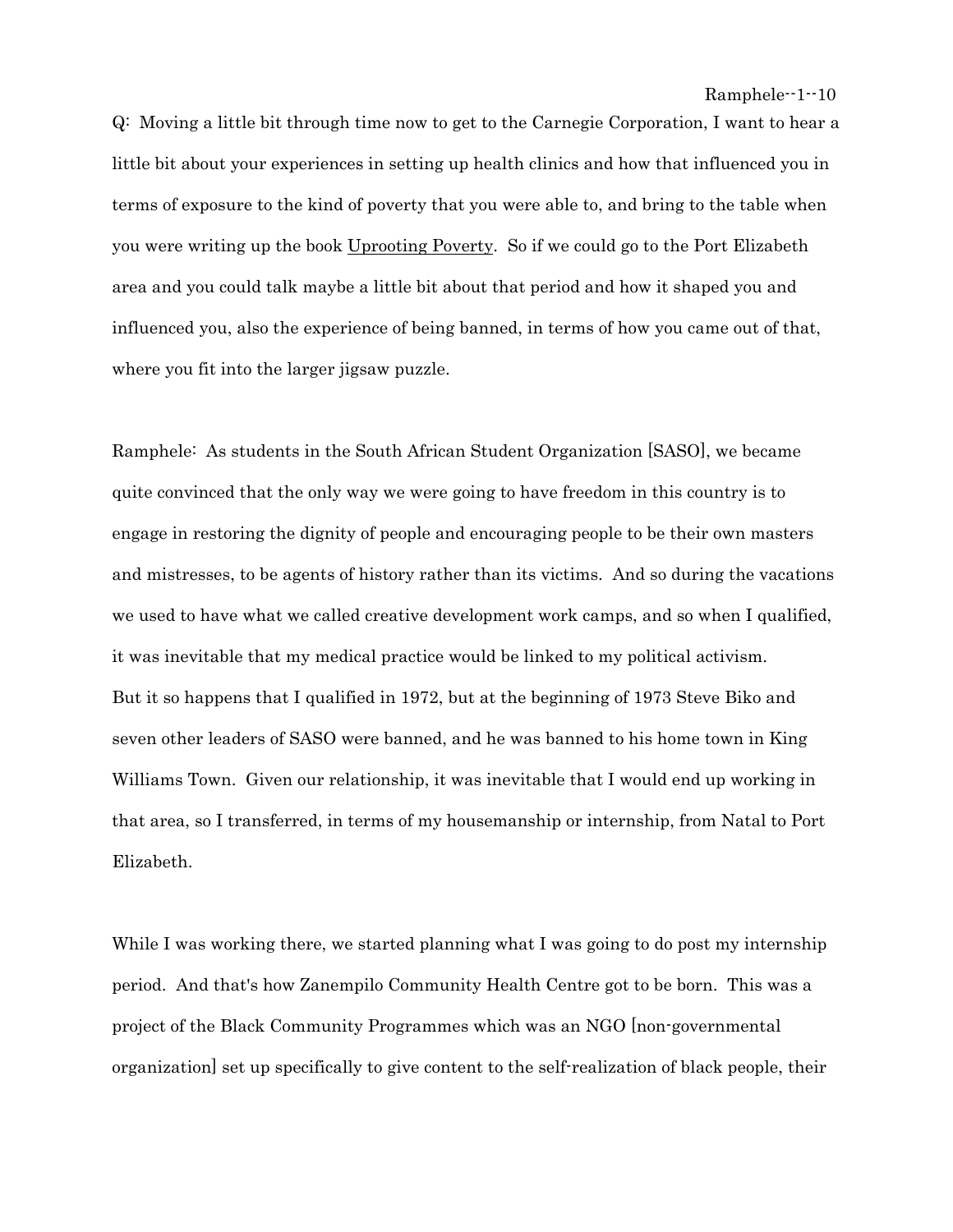self-reliance, and to set up models of how one could tackle some of the problems that poor communities were facing. Community health centers, for us, were one of those vehicles.

So I was the first medical officer in charge of that health centre. We planned it from scratch. It's a miracle that it actually ended up functioning, and functioning reasonably successfully, because we didn't have the benefits of experienced people helping us. You're not trained in medical school to run health centers, and there were no models on which to build, but youthful idealism is a great thing to start with.

So that's how that worked, but because Steve was banned to that area, a lot of the people who were activists were drawn to the King William's Town area, and we ended up being a community of activists. A lot of the activism happened around the Community Health Center, which had living quarters in a doctor's home, where I lived. From 1975 to around the middle of 1976, when there was that big explosion in Soweto, the Community Health Center was a hub of activity around addressing the problems of the rural poor, finding ways of getting self-help projects going, getting people to engage in activities that would earn them a living, but at the same time restore their dignity.

It was the only service that was available for many, many kilometers around. We used to have a mobile clinic that went around to the villages far away from the center, as well as an ambulance that went to pick up people from villages to the centre and in emergencies to the local hospital. Women, who used to die in childbirth, had an opportunity now to deliver in the clinic. We had a maternity section where people came, had their babies, stayed for a few days, and were discharged. And we had a very good system of referrals to the local hospitals.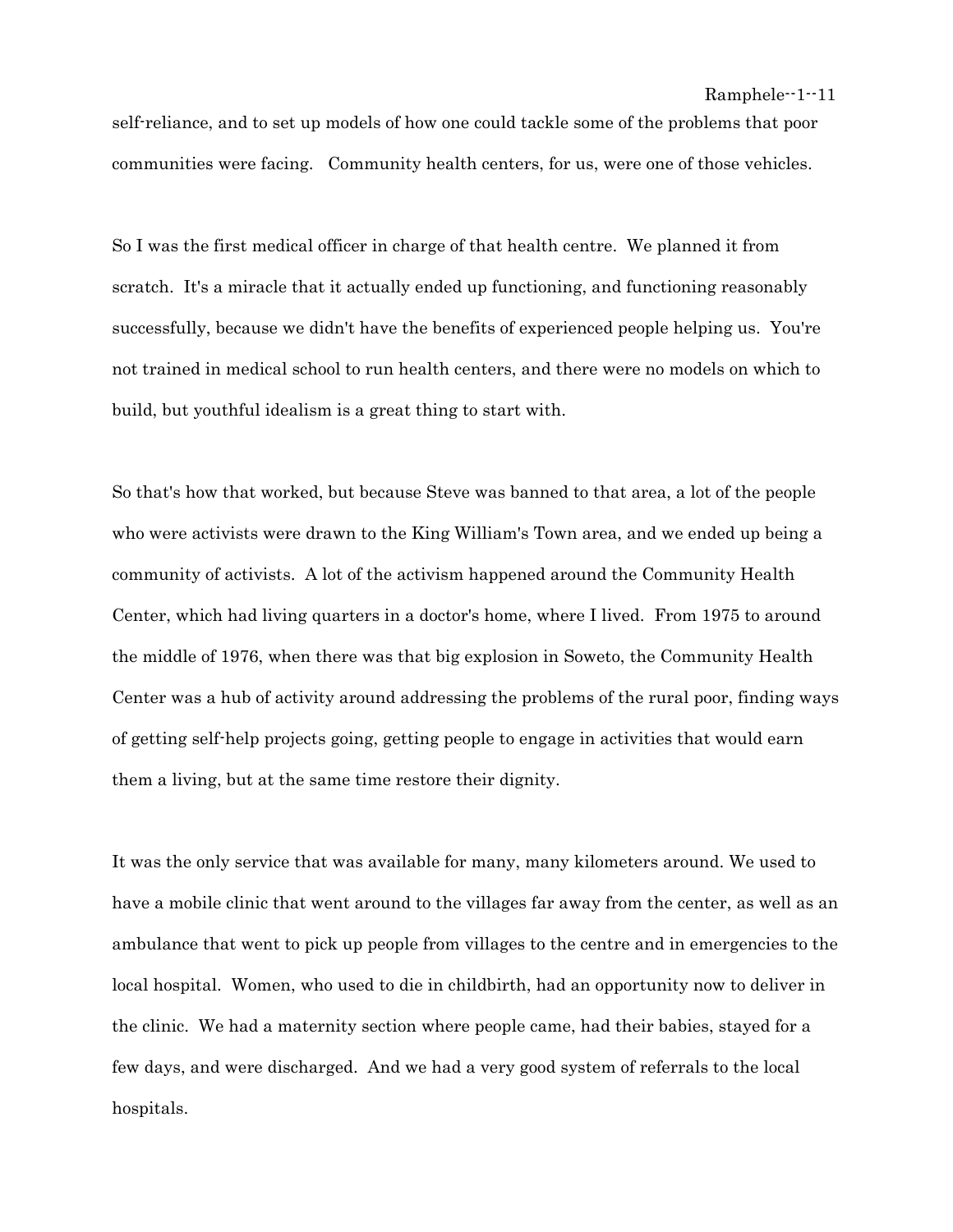So I picked up quite a lot of real medical practical skills when I was there, but I also learned quite a lot about activism. I also developed management and leadership skills, because I not only initiated the project, but I had to run it. I had to learn what budgeting was about as well as fundraising. I had to recruit and manage a team of health professionals. So it was an exciting period.

It was not surprising that the police would want to break up that community. The breaking up was a very traumatic one, because they detained some and killed a number of our colleagues, the first one being Mapetla Mohapi, and subsequently detained all of us for varying periods of time. I was in detention for four and a half months. I was released on my birthday in December of '76.

But then the releases were followed by banning orders and banishment orders, and mine came around April, to be banished to the Northern Province. When one thinks about it, it's probably a god send- it was fortuitous that I had been banished at the time of Steve's death, because in a sense it would have been very difficult to live on in the Eastern Cape after his death. But also being away from the community that supported one, one had to really rely on one's own inner resources. It was a hugely traumatic as well as a growth phase.

Q: Thank you. I want to move through that period, then. We need to get to the Carnegie period. You also had a clinic there, so you were also working in community health and poverty. I wanted to know when was the first time you met or heard of Francis Wilson and when was the first time you met or had any dealings with anyone from Carnegie.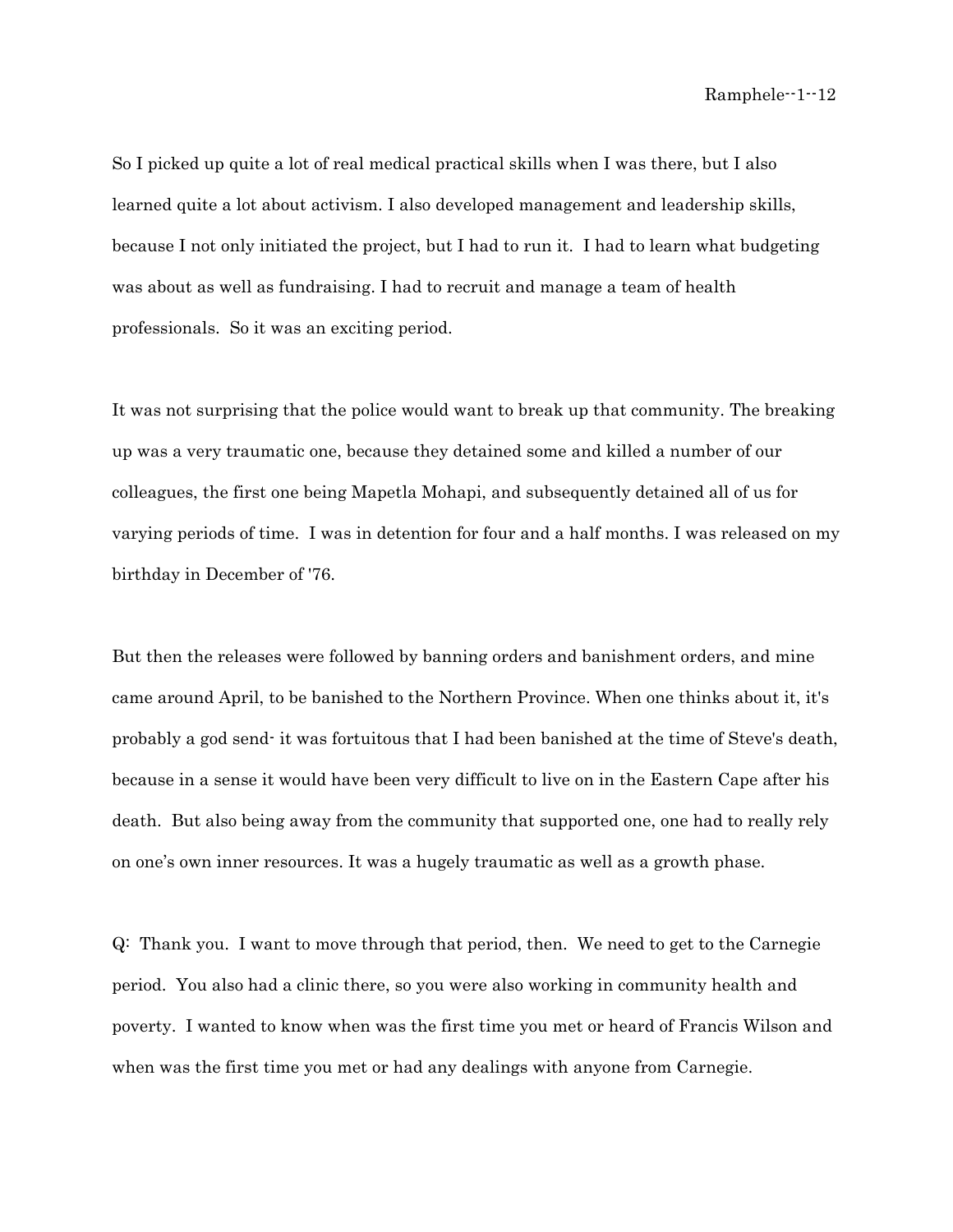Ramphele: Well, I met Francis when I was still in the Eastern Cape. He came to visit on several occasions at Zanempilo Community Health Center. His mother was living in the Hogsback just above King Williams Town, so that was his route home, so to speak. But Francis engaged us as a community of activists in really understanding what other models of development existed. After he had been to India, for example, he came and gave a talk at the Community Health Center about what was happening in India, what NGOs were doing, and some of the things that we could learn in terms of what we were ourselves trying to do. And so Francis, from 1975, '76, was not just a friend, but also a colleague who was interested in matters of development in the way that we were.

When I was banished to the Northern Province, after my son Hlumelo was born, I decided the only way to keep sane was to do what I knew best how to do, which is organize a community health centre and to have projects attached to that. And in fact, that centre, Ithuseng Community Health Centre, is still functional today, and the projects that we started then are still operational.

 Francis came and visited in 1978 on several occasions, but the specific time when he came to talk about Carnegie must have been in 1980 or 1979 just talking about the idea and the fact that there had been a Carnegie Inquiry into White Poverty, and that it is appropriate that Carnegie should revisit the issue of poverty in South Africa in the light of its earlier engagement. But also because ironically, one could argue that Carnegie's Inquiry into White Poverty exacerbated black poverty, because the strategies that were adopted, including public works programs for the white poor, promotion of job reservations, segregated educational programs, all focused on promoting the welfare of white poor people at the expense of black poor people. I said Francis, about time they came back and cleaned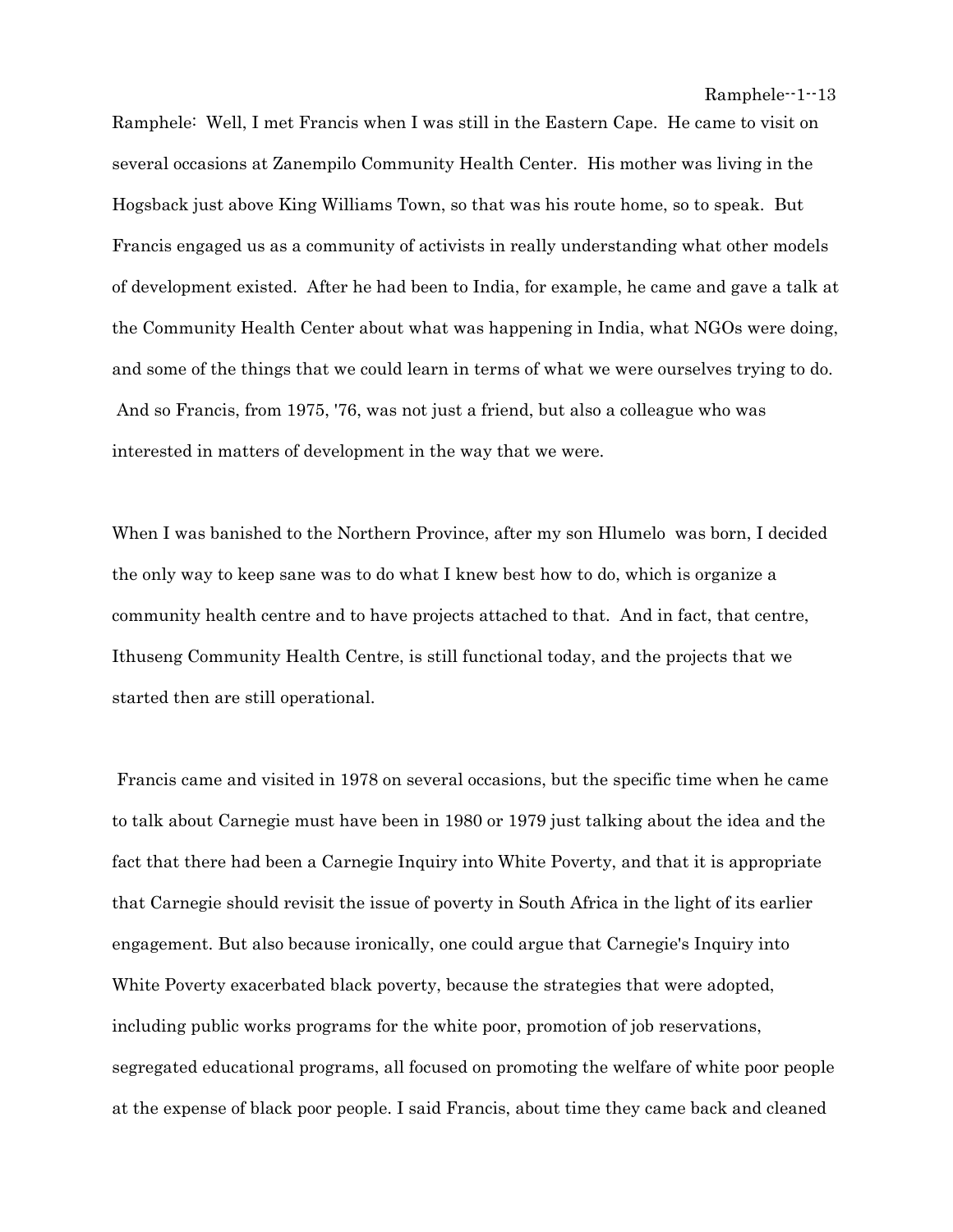up their mess. So we had a chat, but I wasn't at that time hopeful that I would be released from my banishment orders, so it was simply chatting and talking. And Francis used to visit me quite regularly in the Northern Province, until 1982, '83, it became clear that the process of reform, which was being driven by Pieter [W.] Botha, was likely to lead to easing of restrictions, and my banning order was lifted in August 1983.

That's when Francis now vigorously started engaging me in what contribution I could make in the form of a paper as well as working together with him to structure a conference, and later on drafting the report that would come out of the conference. And that's how I got engaged in the process.

## [END TAPE ONE, SIDE ONE; BEGIN TAPE ONE, SIDE TWO]

Q: Tell me about the Carnegie Enquiry into poverty as you understand it.

Ramphele: My understanding of it was that it documented the extent of the poverty, its manifestations, and identified what people were already doing to deal with some of those problems, but also what other players ought to be doing -- the government, the private sector, and other NGOs. And, of course, the role of the international community at that point was very complex, because the South African government was very intolerant of outside groups coming in to tell them what was wrong with the country. So it wasn't surprising that when the conference was held, P.W. Botha just dismissed the report as the work of agitators who just wanted to create trouble, and that poverty was not as bad as it was said to be.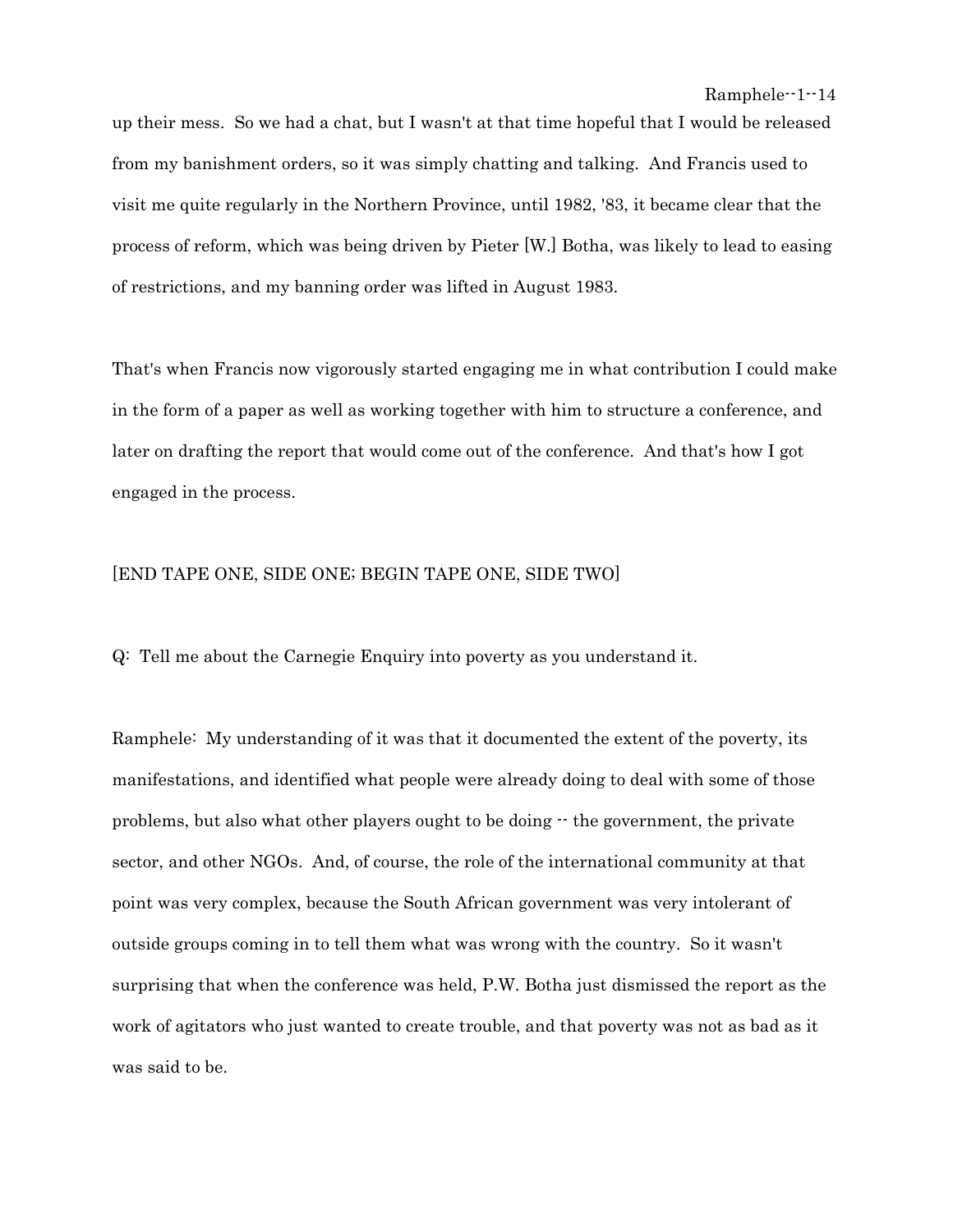```
 Ramphele--1--15
```
And the beauty of the way the Inquiry was conducted, using people on the ground who were working with rural, urban, periurban, and farming communities, is that you could not deny the reality of what was being communicated, because there were narratives of the people who were on the receiving end of this poverty. But there were also narratives of hope from so many people who were able to take whatever little opportunities there were to make things better.

And so I believe that what ended up being the published study in Uprooting Poverty came out of a process which itself was empowering, enabling, and gave voice to many, many people who were working quietly in little corners of South Africa without being noticed. And the nature of the conference was also a very creative way of bringing together NGOs, people from the academic sector, people who were involved in policy research, as well as people who were involved in implementing programs. So it was a very creative and crosspollinating environment.

Q: It sounds very large and very diverse. How did you then take what came out of that and formulate specific strategies for change?

Ramphele: [Laughter] Well, that was a mammoth task, because the Inquiry's conference was in 1984, April or May, and the report only came out in 1989, so it took a long time. In the first place, papers that were presented to the conference had to be refined and published in a series of Carnegie papers, which are still available, which I think was a very smart idea on Francis' part, so that people's work is not lost in a big book. And, second, there was The Cordoned Heart, the photographs that accompanied some of the presentations, but also which were commissioned by Francis for Omar Badsha to go around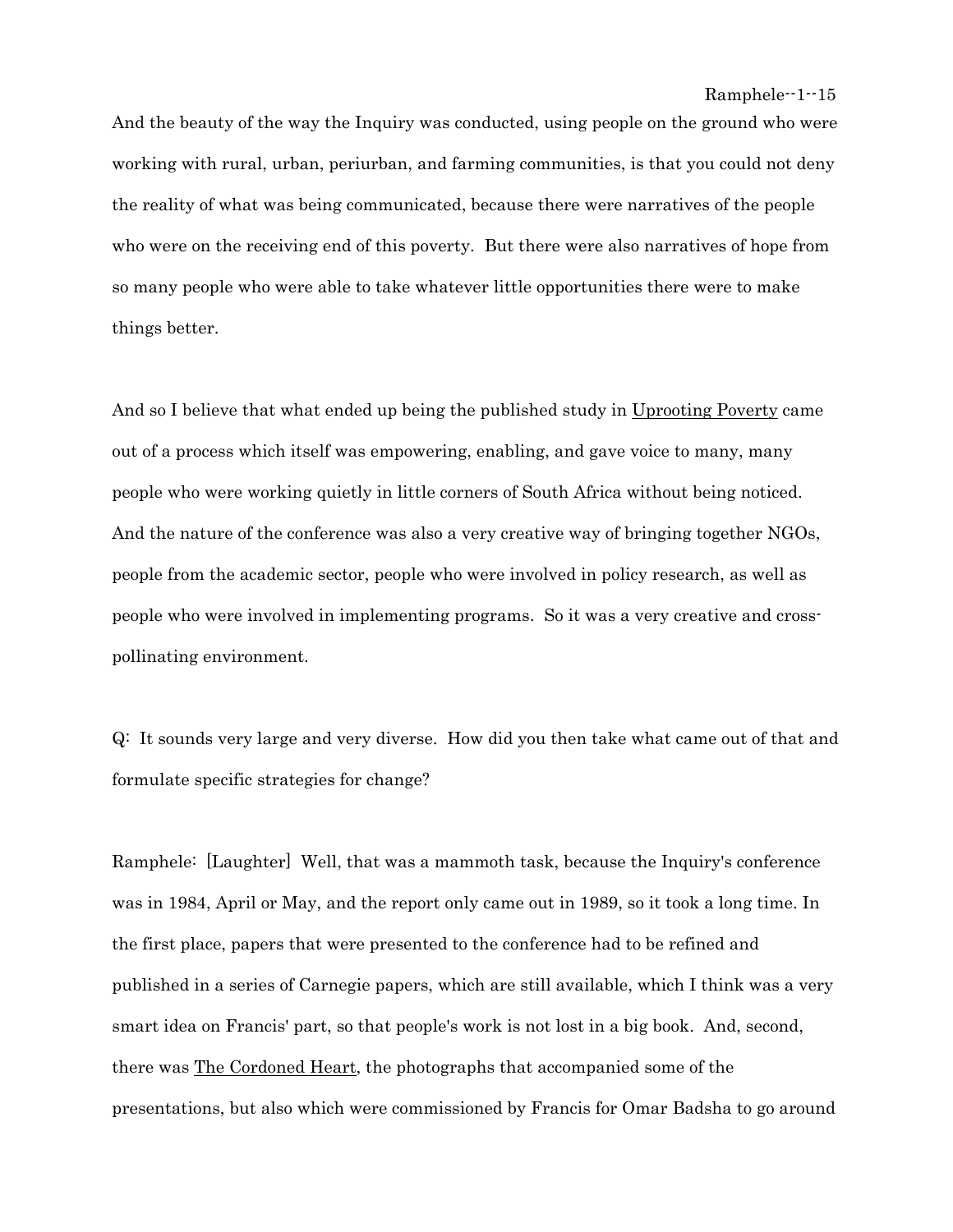the country, really documenting the lives of poor people. It was a very important output which also helped to get our minds really wrapped around the issues that were coming out.

Then there was the UNICEF [United Nations International Children's Emergency Fund] commissioned study which they asked Francis and I to tackle, to look at, "Children on the Frontline", and I think those exercises helped to clear our minds about what it is really that needs to go into the big book. Originally Francis had the view that we had to have a committee that would sit and sift through the documents and then finally write the reports, and that it needed to be a joint output. Collaborating on any writing project is tough, but having a committee write a book, I think, was an almost impossible task. I mean, Francis and I were able to succeed in what we were doing because we were friends and we had a good chemistry between us. Even when I was mad with him or he was mad with me, we could still work it out. But in a committee system, I don't think it would have worked.

So in the end, really, it took Francis and I reading through each one of those 300-and-some change papers, noting down what we thought were the themes, and putting our heads together, sifting through, and eventually agreeing on some framework, which obviously was refined over time.

The issue of the title  $\cdot$  well, Francis must take the full credit for that, because I left to go to the Bunting Institute in the middle of 1988, with the manuscript complete, but we still had not settled on a title. And then we toyed around with a number of titles. In the end he called me one day and said, "Mams, how about this," and, you know, it just sounded perfect.

Q: Can you describe why it's perfect?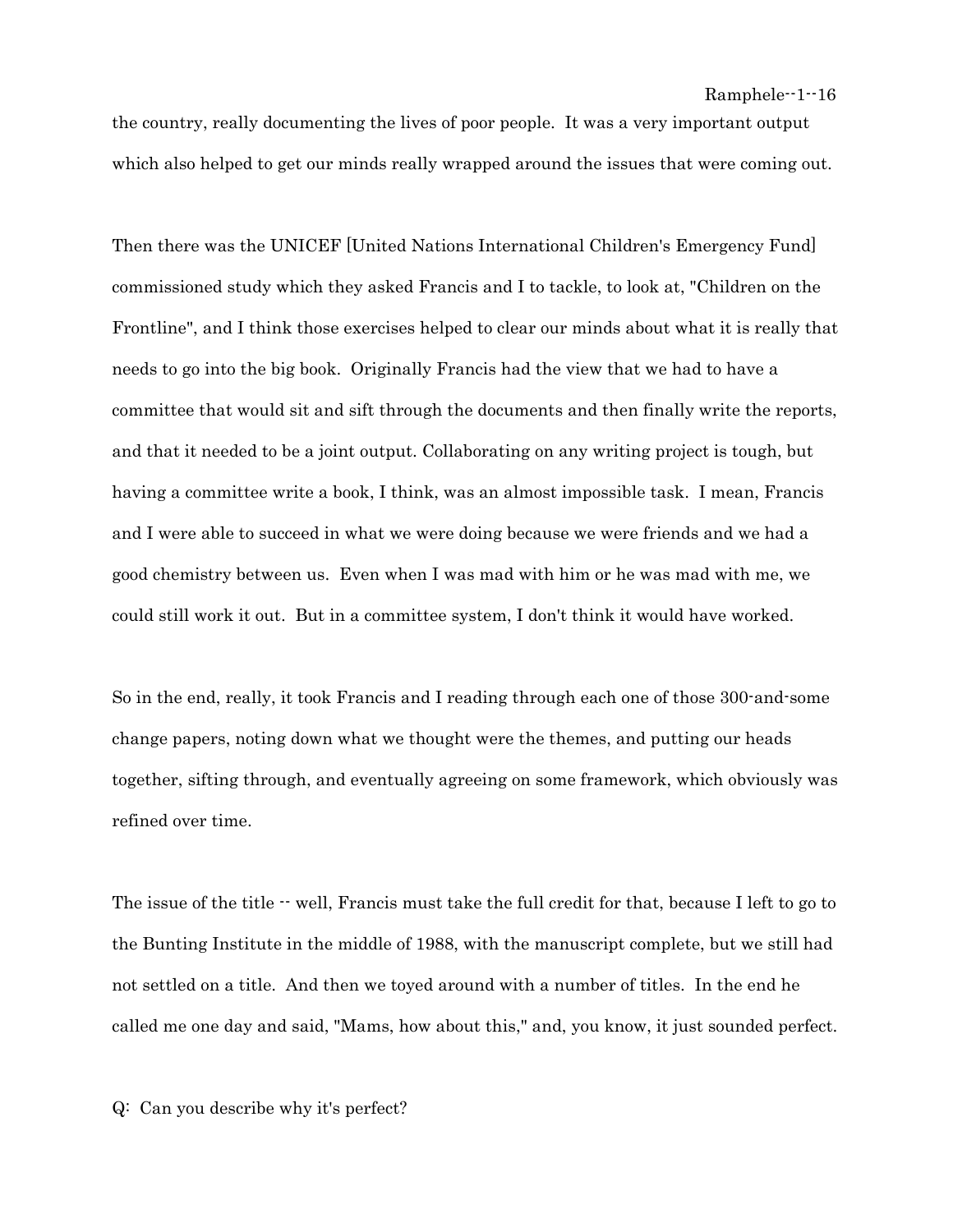Ramphele: Well, to talk about uprooting poverty recognizes, first and foremost, that poverty had deep roots in South Africa. It wasn't something that you were going to clean up by running a little vacuum cleaner around; you really needed to go right deep and take it out through the roots. And it also signals that to be able to uproot poverty, you need a fundamental transformation of the society, to really start from scratch, because once we have uprooted a tree, you've got to plant anew, because you've changed the landscape completely.

And it also has other symbolic aspects: roots also give one the sense of something that has got dimensions and manifestations and advantageous roots gives one the spread. You've got tap roots with depth and you've got advantageous with breadth. So it goes right across the society into different nooks and crannies. So in uprooting poverty, you've got to look at all the manifestations and the dimensions of poverty.

I think it also helped that by that time we had really come to see poverty almost as a live thing, with faces, with dimensions, with an impact, and so it was easy in the end to see it almost like a tree that you had to uproot in order to give space for new life.

Q: In your view, what were the most salient recommendations that came out of the study?

Ramphele: The most important one being that uprooting poverty in South Africa will take fundamental socioeconomic and political change. That obviously wouldn't sit very comfortably with the powers that were then. And, second, that uprooting poverty is to take cognizance of power relations in society, so one has to address not just the issues of race,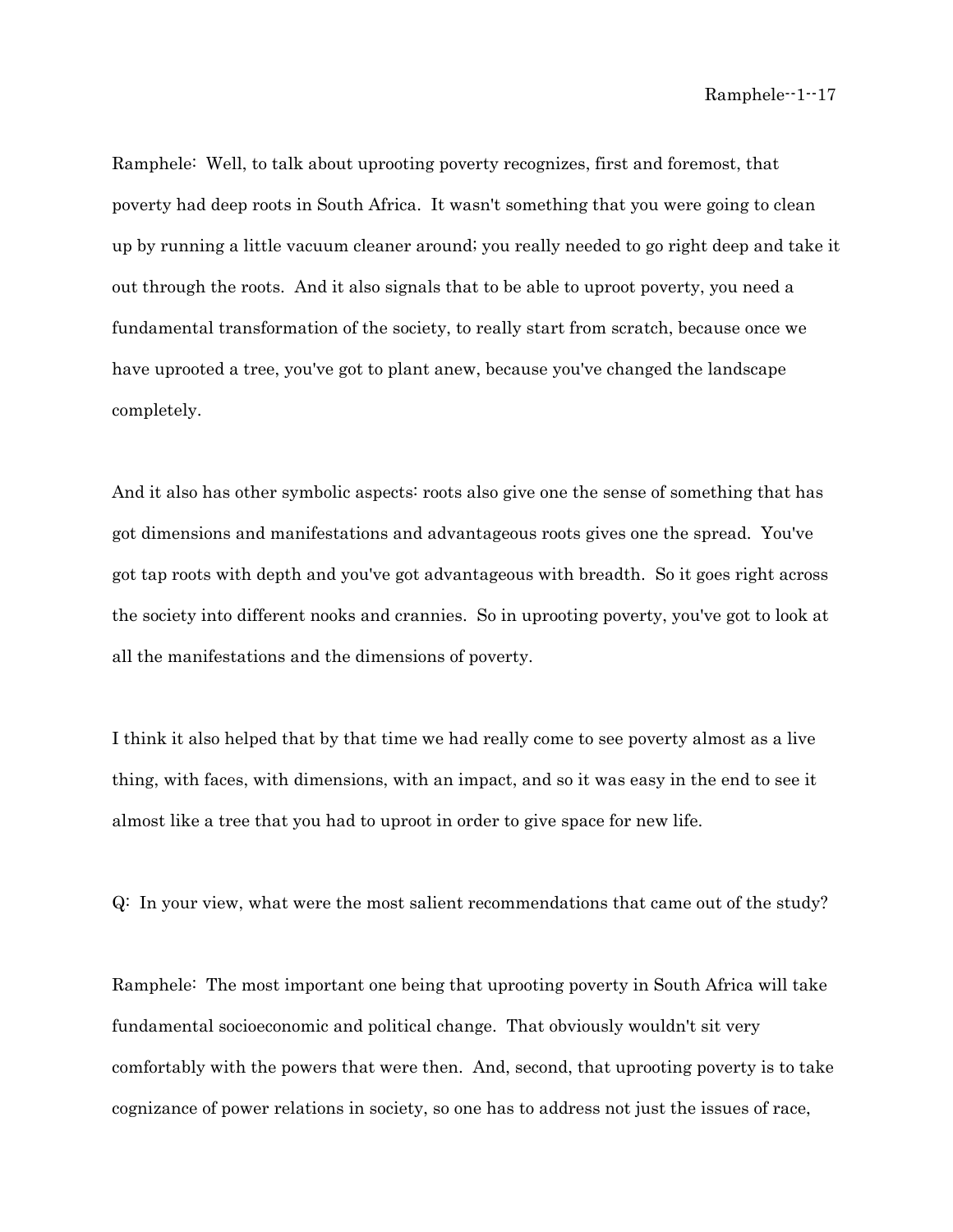but also issues of gender and issues of age, and the geographical differences between the urban and the rural and periurban. And, third, that uprooting poverty will have to be done in a holistic fashion, looking at issues of the development of the individuals involved. Education was obviously critical in that. But also issues of the environment, because those have an impact on the lives of poor people the issue of water, of sanitation, fuel, etc. And the importance of partnerships, that it's not going to simply be the government doing it; it's going to have to take partnerships between individuals, communities, NGOs, the private sector, the government, everybody working together.

Q: In the end, do you think the black poverty study has as much a positive impact as the white poverty study did a negative impact?

Ramphele: I think so. It was quite fascinating, looking at the RDP [Reconstruction and Developing Programme] program when it first came out. It really was another version of the recommendations that were made. You had to address issues of housing, of education, of water and sanitation, and look after the environment. Because the impact of the study before 1994, was in giving prominence and visibility to the work of NGOs and the positive impacts that would occur on making a difference to the everyday lives of people, even if you don't uproot their poverty, but at least give them hope.

Because one of the things that Monica [H.] Wilson, Francis' mother, had been told by a lot of people in the Eastern Cape who were poor, was that the most terrible thing about apartheid was the theft of hope. The work of non-governmental organizations before 1994 was really focused on restoring hope and getting people to keep their dignity, even if it was not possible to address their poverty in an immediate sense.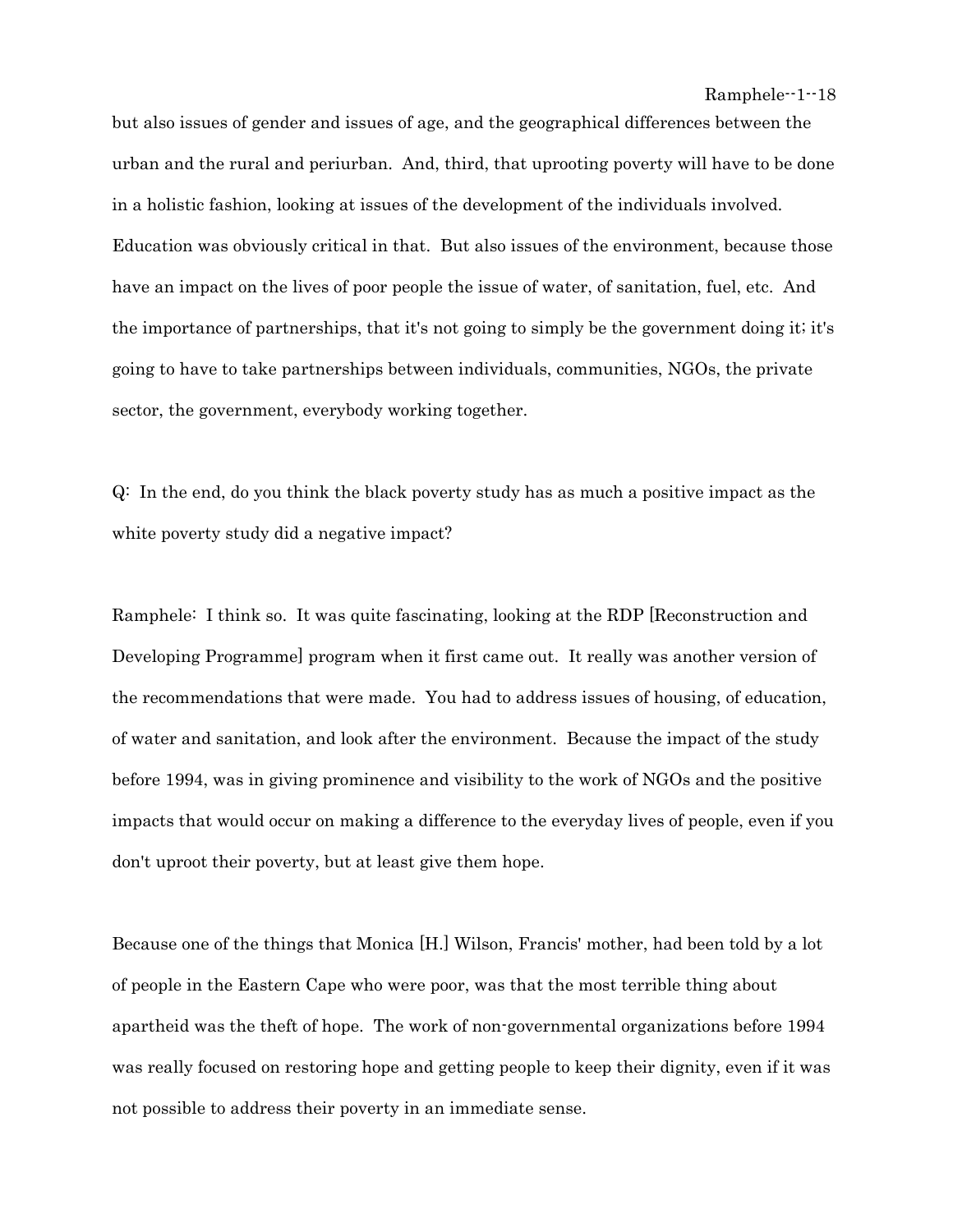Q: In that sense, what was it like to work with the Carnegie Corporation? Did you have much contact with them? This is a way of also going forward in time to your work with the Gender Institute.

Ramphele: Yes, indeed. My first contact with Carnegie people was during the Carnegie Inquiry. That's when I first met David [A.] Hamburg, who I think is one of humanity's greatest assets and somebody you would be proud to be associated with as part of the human species. He has a huge intellect, gentle, a real *mensch*, as they say. And his speech at the conference was just amazing. I mean, when he was talking about-it's one thing to be poor and yet be treated with dignity, but when you're poor and treated without dignity by your fellow citizens, the immensity of that poverty is indescribable. That was really the essence of what he was saying, and how important it was for humanity to confront this problem.

I subsequently met him in the United States and have become very fond of him, and he's been my great supporter throughout my professional life since 1984. I was nominated as the first Carnegie Distinguished Scholar, or Fellow, through the Bunting Institute [at Radcliffe], in 1988, and that really opened my world to a space where I could sit down and reflect on what I'd been doing, including the research work which I'd been doing once I joined the University of Cape Town in 1984, after my banning order was lifted. Just having time within the context of the Bunting Institute, made a huge difference in the lives of many, many women. I was so inspired by it, I felt so nurtured by it, and I was so grateful for the opportunity, that I felt that women in Africa deserved something similar.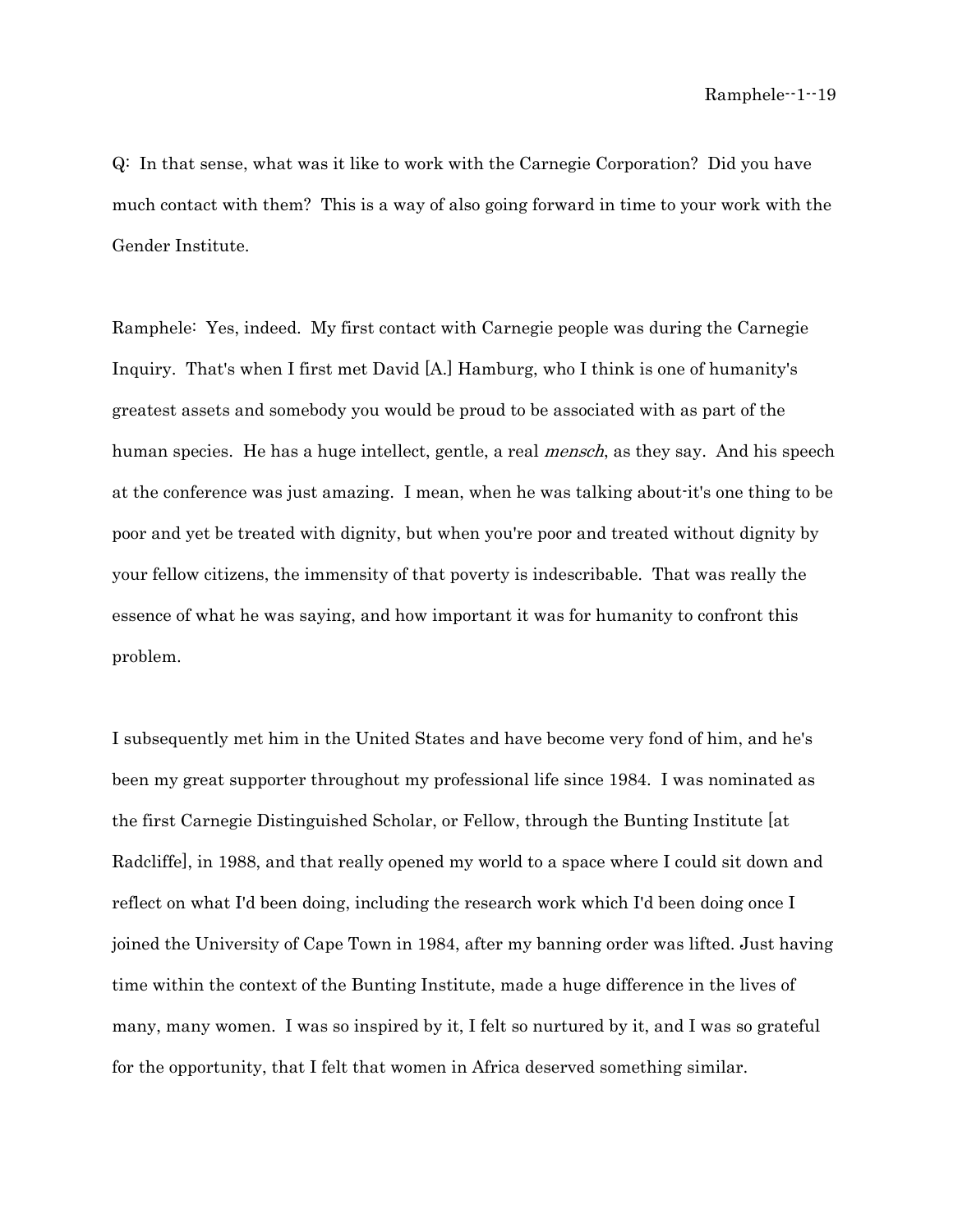And from the time I came back in 1989, I said to my colleagues, "I really wish there was a way one could have a gender institute in Africa," because even though Carnegie supported some of us to go to Boston, we were not going to build a critical mass of women leaders by sending one or two of them every year, but that if we had a continental asset or a resource of that nature, we'd then be able to develop the critical mass of women leadership in both the academic environment, the political environment, and the broader society.

And that dream I carried with me until early 1990's that I really began to feel we should do it. I'm very pleased that we now have not just a functional gender institute at the University of Cape Town, but one that is very closely linked to the Forum for African Women Educationalists [FAWE], of which I'm a member, which is a continental forum of women vice chancellors, ministers of education, deputy vice chancellors, and other women policymakers in the education arena. Our brief is to promote gender equity in education. We've already had a major impact. We are the partner of choice for many NGOs and international agencies working in this area.

So the AGI, the African Gender Institute, is, as it were, the engine, the intellectual engine, that supports the work of FAWE so that we can create space. The same space that was available to me is now available to other women in Africa. We have had fellows or associates come in from all over the continent to spend three, six, nine months at the University of Cape Town, tighten up their work, and having time to really nurture themselves.

The first chair of gender studies and also the director of the African Gender Institute is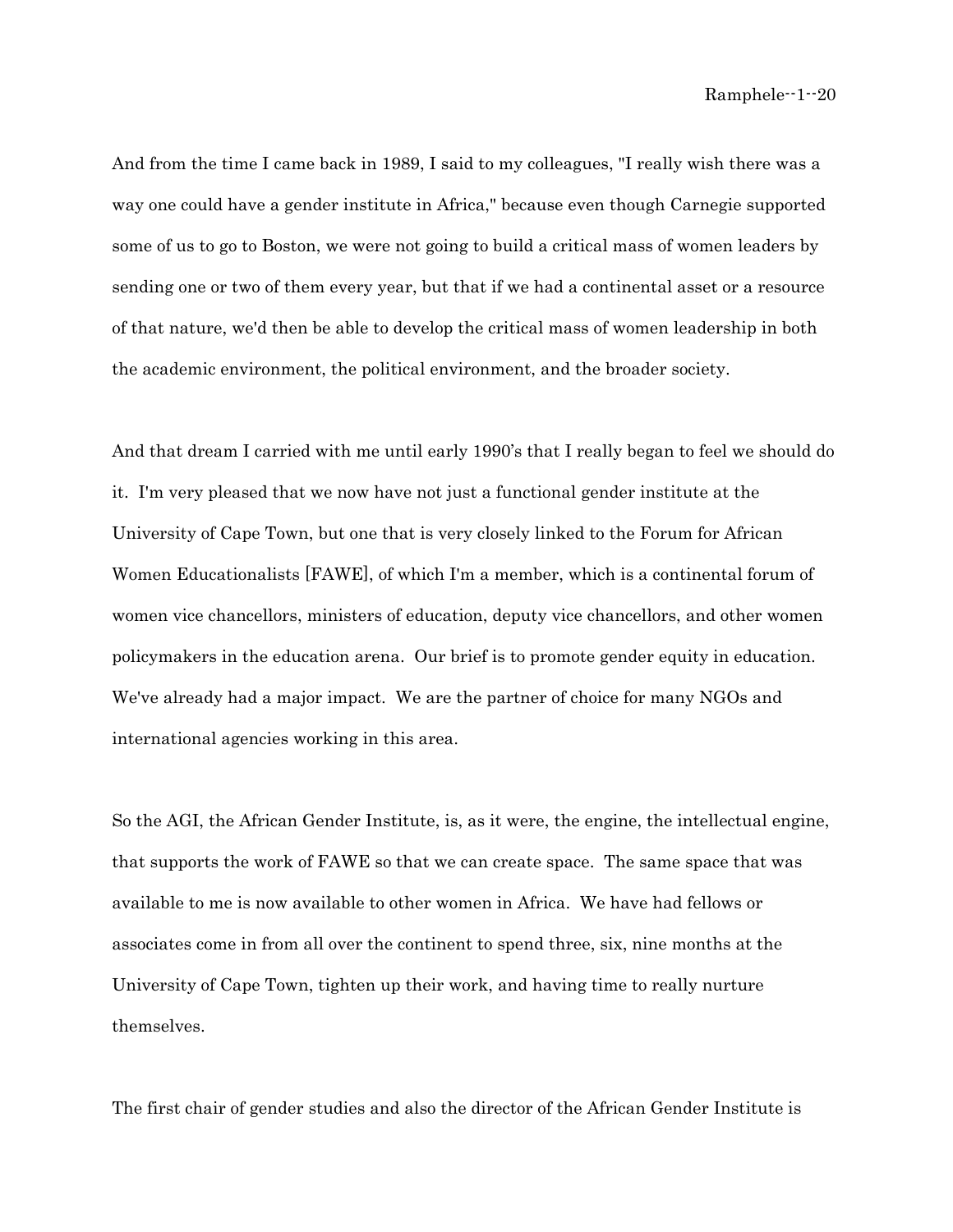```
 Ramphele--1--21
```
Amina Mama, who is a Nigerian woman, dynamic and fabulous feminist scholar, and I have no doubt that it is going to be a very important organ of civil society, located in an academic environment that really addresses the most pressing problem of Africa, which is gender equity.

Q: Could you talk about that a little bit in terms -- I read somewhere that you wrote that in the seventies and eighties it was very hard in the liberation resistance struggle to bring up the issue of gender and to have it be central to the issues of discussions even of poverty.

Ramphele: Yes, because, in a sense, the focus was on dealing with racism, and raising issues of gender was seen as being divisive. And there was also the view that feminism is an American invention and any African woman worth her salt would not be associated with being hoodwinked by American feminists who threw away their bras and so on. So the whole concern about gender equity was trivialized, and debates around it were made illegitimate. Then people also raised issues of culture: " It's against our culture for women and men to be doing the same thing. Our culture is very clear and specific about the role and place of women and the role and place of men."

And in the end, really, it took those of us who had nothing to lose to keep the issue alive. In a sense, we felt very passionate about the need for the liberation movement to see liberation in a holistic way. You can't have divided freedom. I asked, "How am I going to define myself as a free person if I become free as a black person and remain trapped as a woman? There is no way in which my body can be divided between the woman in me and the black person in me. And if you're going to address my freedom, it's got to be integrated." It was very hard for men to take that, because it raised fundamental issues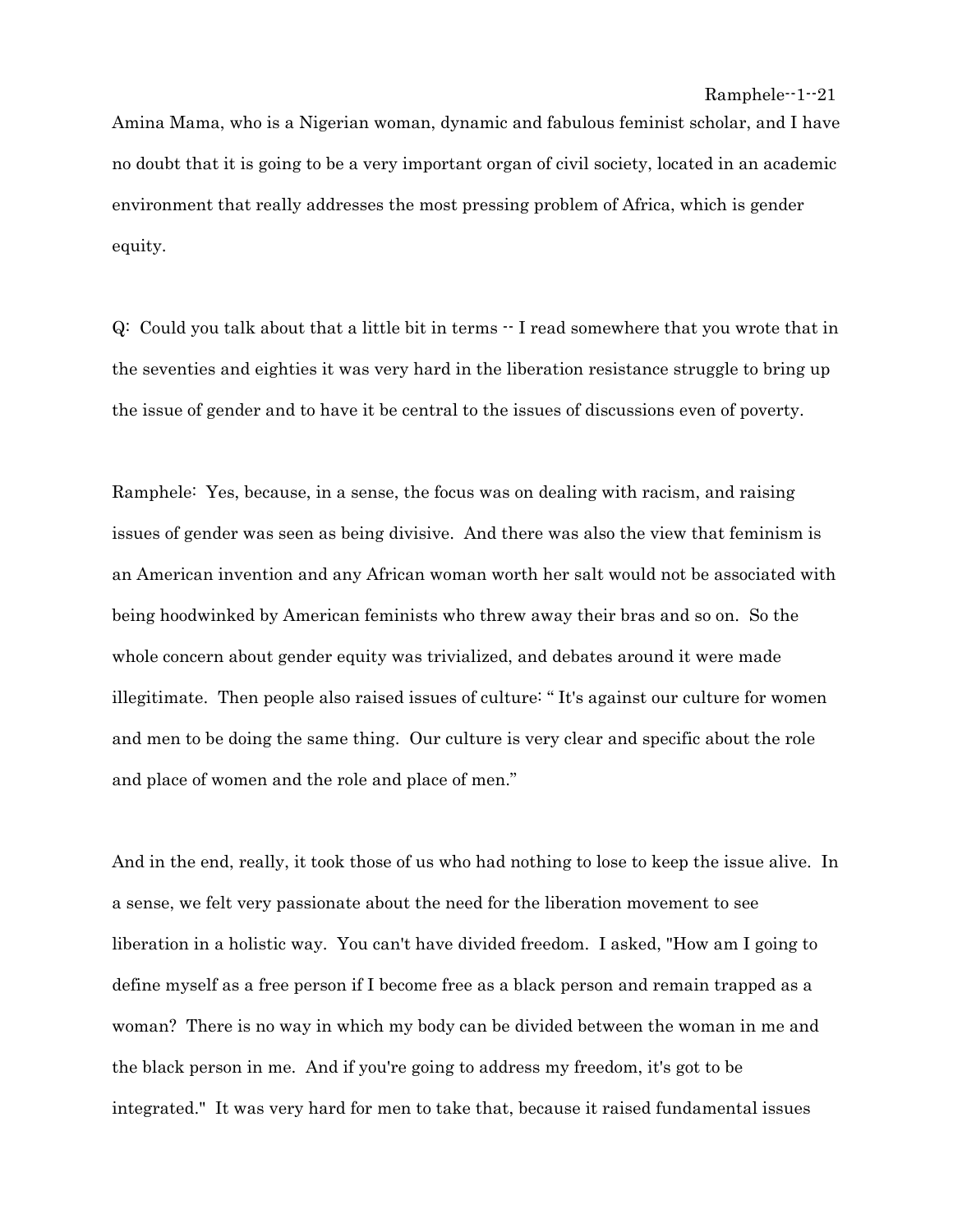about their own personal lives, their own personal relationships, and, of course, men have a very cozy time in a male-dominated patriarchal society. Who's going to stop having his socks and his underpants washed and picked up from the floor? It would be nuts to expect them to react in any other way.

But in the end, we forced the debate. At least I did. I was supported by a number of women who were labeled as the rampant feminists and so on, but it didn't really bother me. I would constantly bring them back to the fact that exactly the arguments they're using about us being rampant, about being agitators, are what the apartheid system was using in terms of all of us in dealing with the race issue, that it's a contradiction for them to purport to be freedom fighters when they have this blind side to them.

But the real eye-opener for me in terms of how entrenched these views were was when I went as part of the University of Cape Town delegation to Lusaka. That must have been in 1990 no, earlier than that, probably, it was earlier than that, 1986, I think it was. And the hostility among some of the members of the ANC [African National Congress] in Lusaka to the issue of gender being raised was amazing. The women, the ANC women who were there, like Barbara Masekela, were obviously uncomfortable. They wanted the issue to be raised. We had discussed the format of the agenda before leaving UCT, and by the time we got to Lusaka, the item on gender equity was number last. Surprise, surprise.

And when we came to that item, the person who was chairing the meeting turned to me and said, "Mamphela, what did you want to say about gender?" That was enough. I just dressed him down and made it clear that it is not my issue; it is his issue. And if he didn't realize it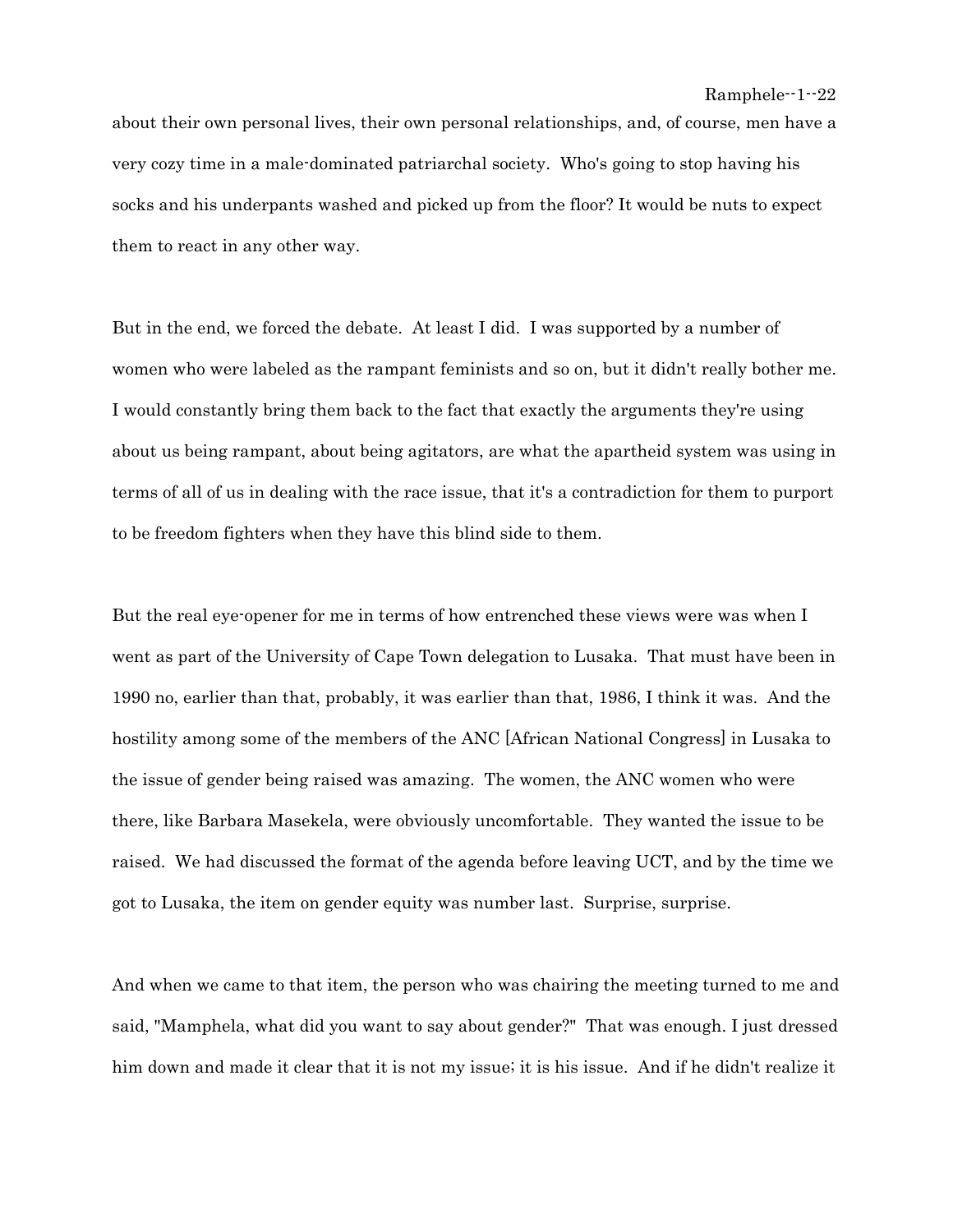was his issue, then I feel very sorry for him, because the world out there is not going to tolerate male dominance much longer, the same way it's not going to tolerate racism.

 I think that really created space for the ANC women who clearly, being in exile and living in a community which has very hierarchical rules, it would have been very difficult for them to be as open as I had been in attacking this kind of approach. But then it became quite easy to have a conversation after that with Barbra Masekela coming out very forcefully. You couldn't find a single male chauvinist in the room after that!

It is safe to say that meetings such as this created the space for the alliance of women who were part and parcel of the negotiations after 1990 to make sure that the issue of gender was on the agenda and in our constitution, on the bill of rights in every way.

Q: What are some of the specific goals of the Gender Institute? How will it work? Will it work with other universities in South Africa?

Ramphele: The Gender Institute is a resource which happens to be at the University of Cape Town because of my association with it, but it is a resource that brings together women and men who are interested in looking at issues of gender equity on this continent. It's very important that Africans are seen to be examining their problems from their own perspective, because it's very easy to dismiss gender literature from other parts of the world as not applying to us, because, you know, culture is a very nice excuse for not confronting problems. But it's very difficult to dismiss Mama's analysis of what happens in Nigeria with military rule. Or for somebody to dismiss what I wrote about what happens in terms of gender equity in the migrant labor hostels of Cape Town for example.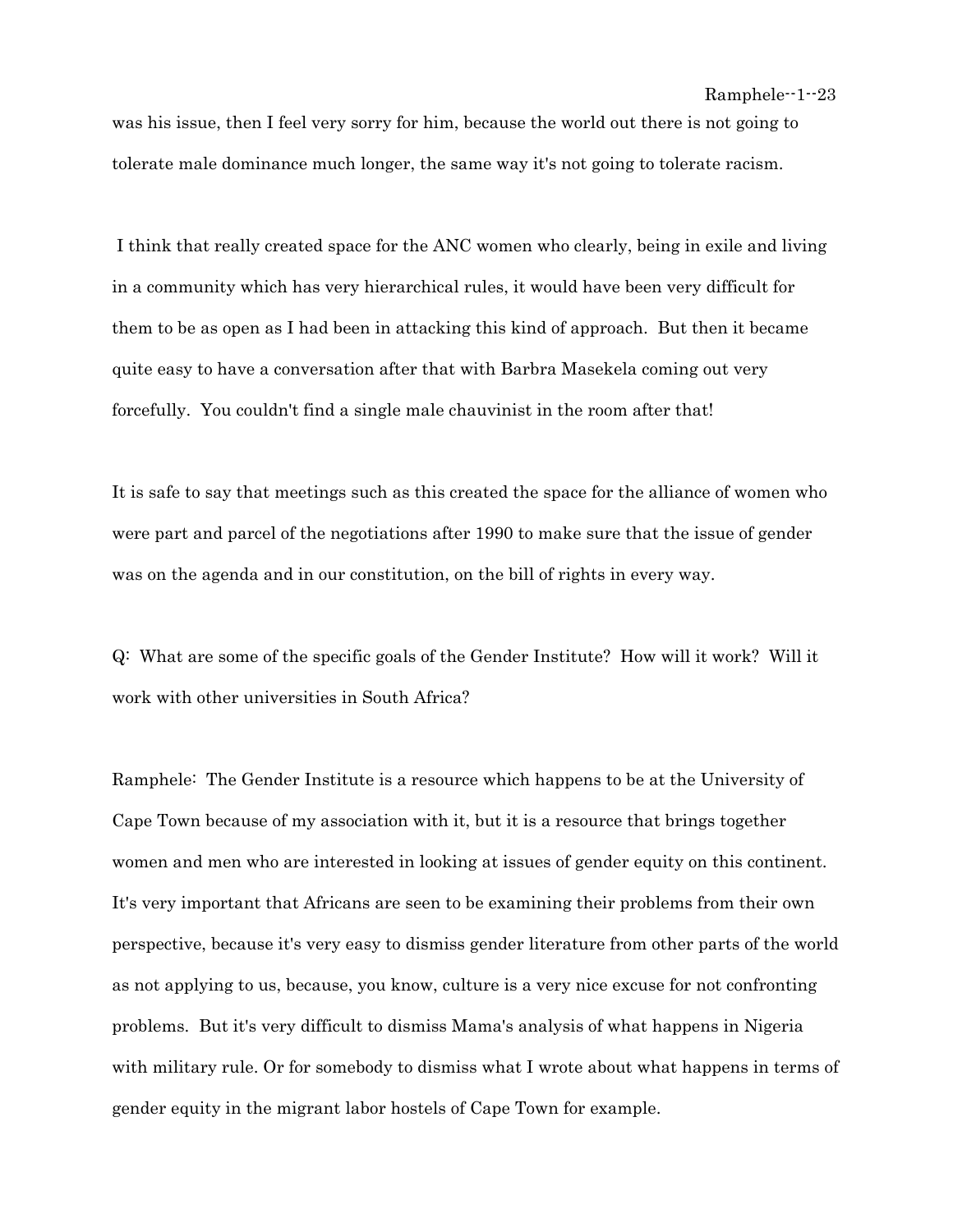It obviously functions in the context of a University of Cape Town which stresses its regional focus. We have regional collaboration with the University of Stellenbosch, the University of Western Cape, and the two Technikons. But we also have very openly committed ourselves to a vision to be a world-class African university, and that comes with responsibilities to address the problems that face the African continent. So the Gender Institute draws from all of Africa's institutions. We have a selection panel, for example, that draws people from all over the continent, and we're in the process of putting together a board that's going to oversee the work of the Gender Institute.

In short, the work of the Institute revolves around academic scholarship, to encourage women to get into academia and to be first-class scholars, to give them space to come and write and to share in a seminar format with other women. And second, we also promote policy research. There is a lot that needs to be done to bring together the ideals and real policy work. And thirdly, to help guide implementation and to monitor implementation of gender policies. There is a lot that's being agreed to, particularly in this country, on gender equity, but there is a huge gap between those policies and actual reality on the ground. And the Gender Institute promotes work that really monitors that.

But we also work very closely with government officials. For example, we have gender equity units within many ministries, including the Ministry of Education, and we support them, to make sure that their commitments to gender equity are realized. And we also promote leadership development for women, so women in politics, women in many other fields of life have got a place that they can come to.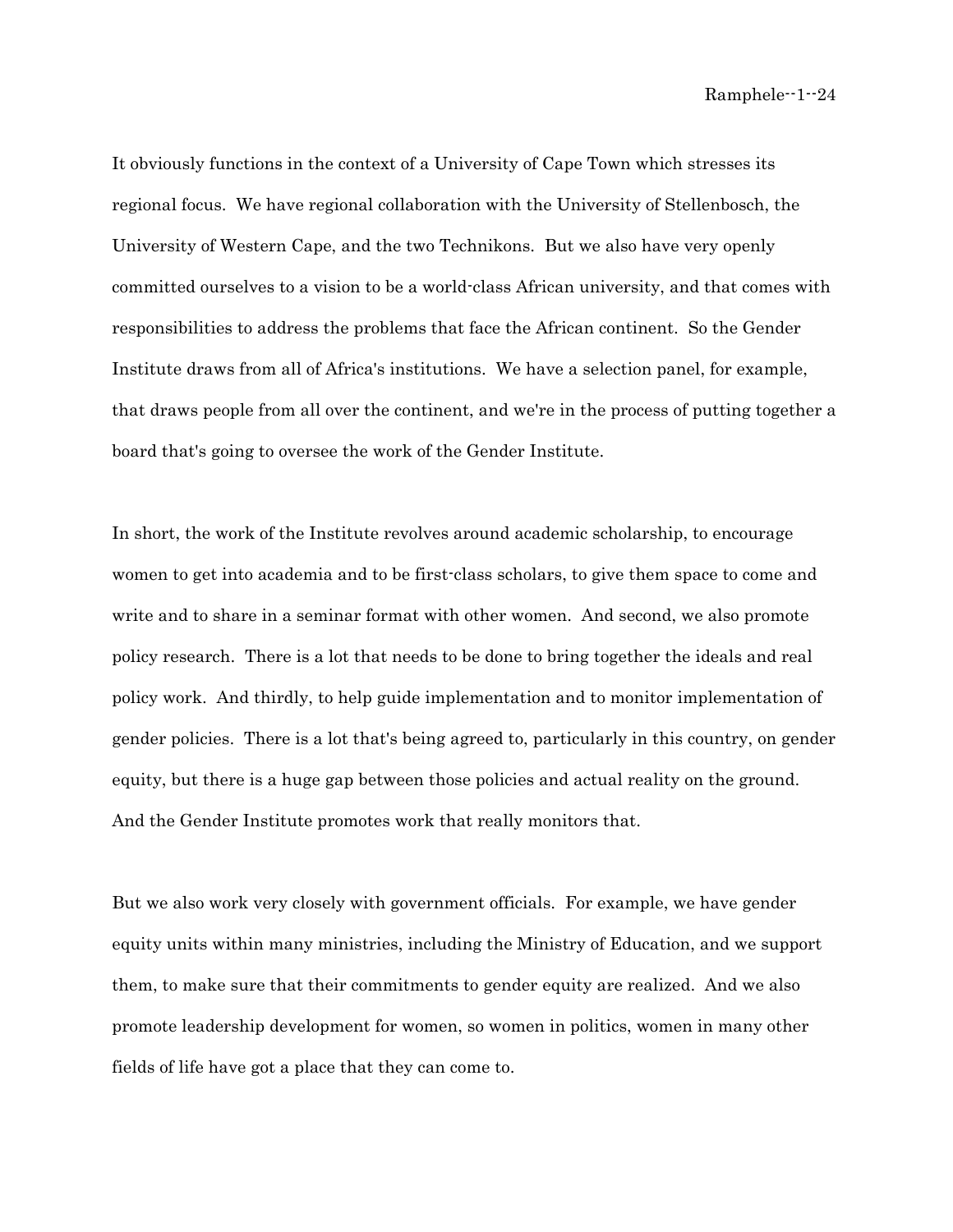The good thing is that over the last two years we've been able to raise money from the Rhodes Trust in the U.K., to build what we call All Africa House. And the African Gender Institute is housed in that. And so it is able to connect with other activities around scholarly activities on the continent. As we speak now, there is a conference, for example, or a seminar which is being run in the All Africa House, which was arranged by the Social Science Research Council, the group that focuses on the African region.

So we feel very good about the fact that we have given content to our commitment to being a world-class African university so that we can really show that, yes, Africa has its problems, but Africa has the capacity to succeed in tackling those problems, particularly if we apply the intellects of all of us to those problems. And we promote intellectual engagement, because I think that's one of the problems of the continent, that many African leaders shy away from using the existing intellectual resources in the country or on the continent, and at the same time many African intellectuals have disengaged from what they regard as problematic politics, for good reason. But I think we need to find ways of bringing the two together, not to be his or her master's voice, but to demonstrate the unique contributions that can be made by putting intellectuals together with politicians and policymakers and addressing the problems that we face on this continent.

Q: Wonderful. We're five minutes over when you asked to stop. I'd keep going, but I'm going to let you make the decision.

Ramphele: Do you still have a question?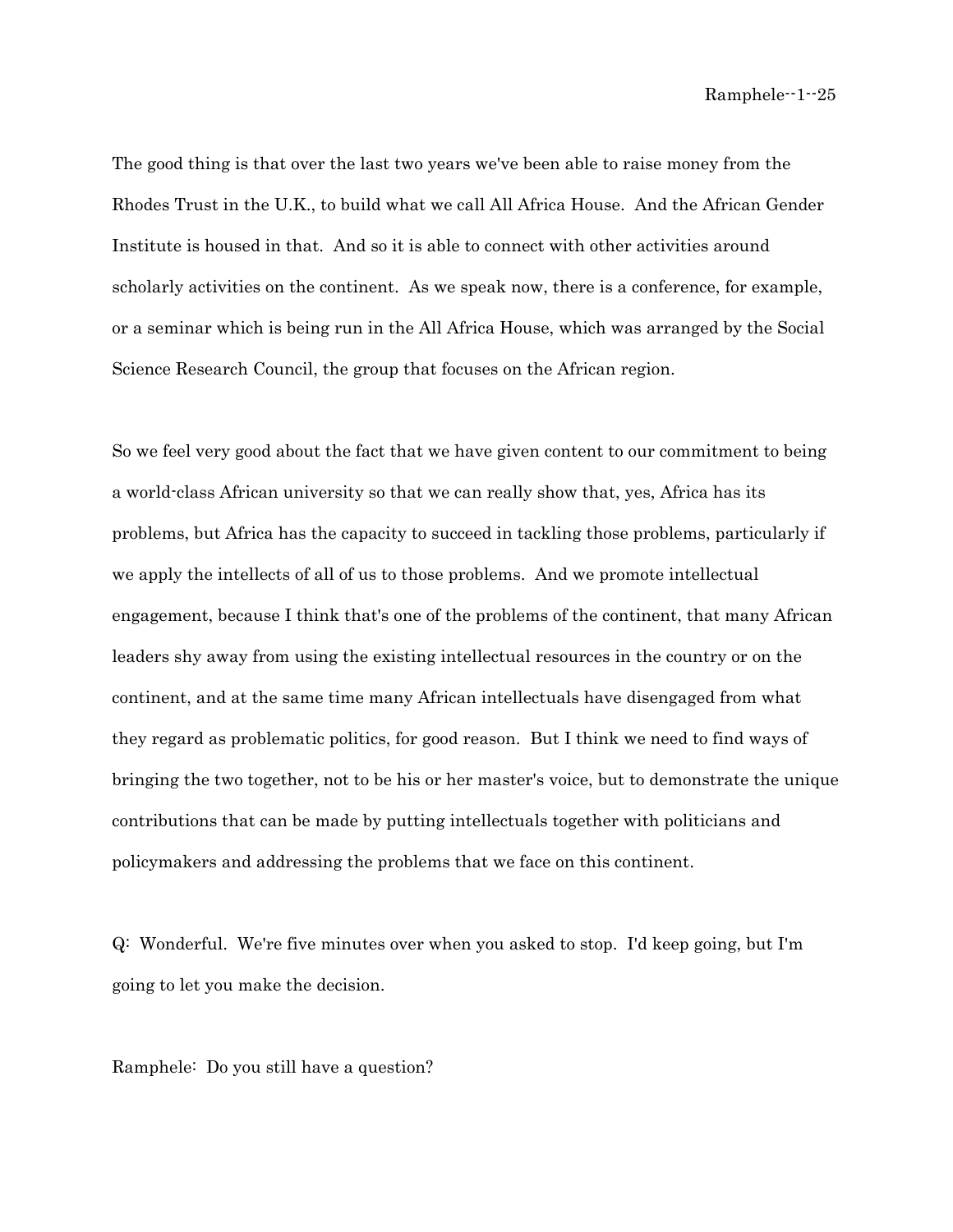Q: Looking back to the time that you were working on the poverty study, and thinking now about the future of South Africa, at that time when you were working on the poverty study, were you aware that the changes that had happened would happen, and then also could you comment on what needs to happen now?

Ramphele: You know, one of the remarkable things about being an activist in the seventies, we, like many young people all over the world, knew we were going to change the world, so we were expecting the changes to happen. It was a question of when, not if. So one's work was seen as contributing to making that happen. And so I think the misguided view that freedom was brought to this country only by people in exile working on bringing down the government, it's really misguided. That's all I can say. It was a collaborative effort by the people inside who did many things, ordinary things, extraordinary things, and there were those in exile, of course, using diplomatic and other pressure to bring us to where we are.

But I also was privileged in getting to know Mr. [Nelson] Mandela before I went to the Gender Institute in 1988. I went to visit him in July 1988, at his invitation, when he was still at Pollsmoor Prison. It was a riveting experience, and it was the beginning of a long, long friendship which still exists today. In fact, even yesterday I was talking to him.

Because of my friendship with him, when I came back from the Bunting Institute in 1989, we continued to meet, and he was then transferred to Victor Verster Prison and I met him regularly. I was aware of negotiations he was conducting with the then government. I was aware of what was going on. So for me it didn't come as a surprise.